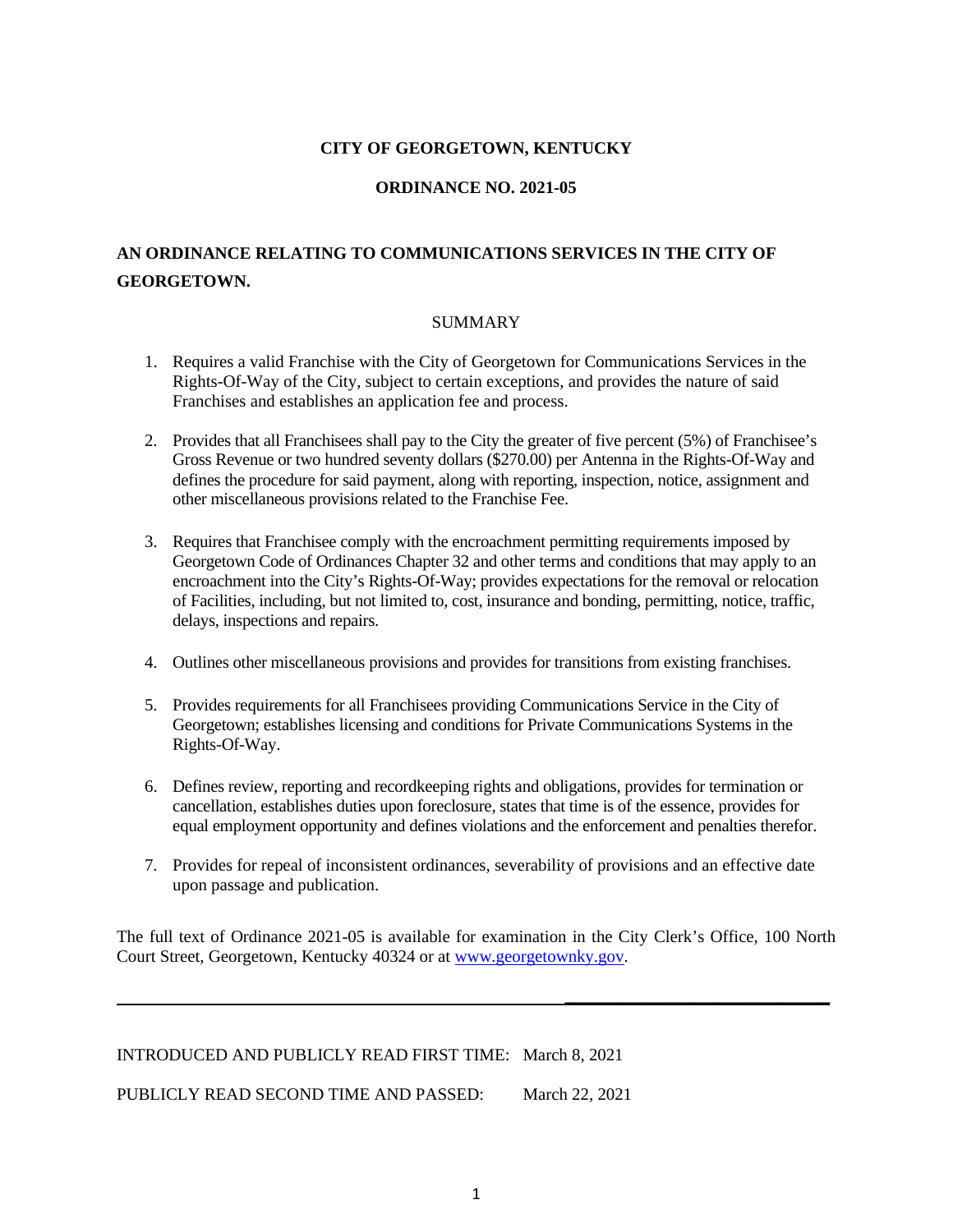| <b>APPROVED:</b> | Tom Prather<br>Tom Prather (Jun 17, 2021 12:12 EDT)       |
|------------------|-----------------------------------------------------------|
|                  | Tom Prather, Mayor                                        |
| ATTEST:          | Tracie Hoffman<br>Tracie Hoffman (Jun 18, 2021 09:10 EDT) |
|                  | Tracie Hoffman, City Clerk                                |

I, Devon E. Golden, hereby certify I am an Attorney licensed to practice law in the Commonwealth of Kentucky. My office is located at 100 North Court Street, Georgetown, Kentucky 40324. I further certify the foregoing Summary of Ordinance 21-05, of the City of Georgetown, Kentucky, was prepared in accordance with the requirements of KRS 83A.060(9) and is a true and accurate summary of the contents of said Ordinance.

DeronGold

Devon E. Golden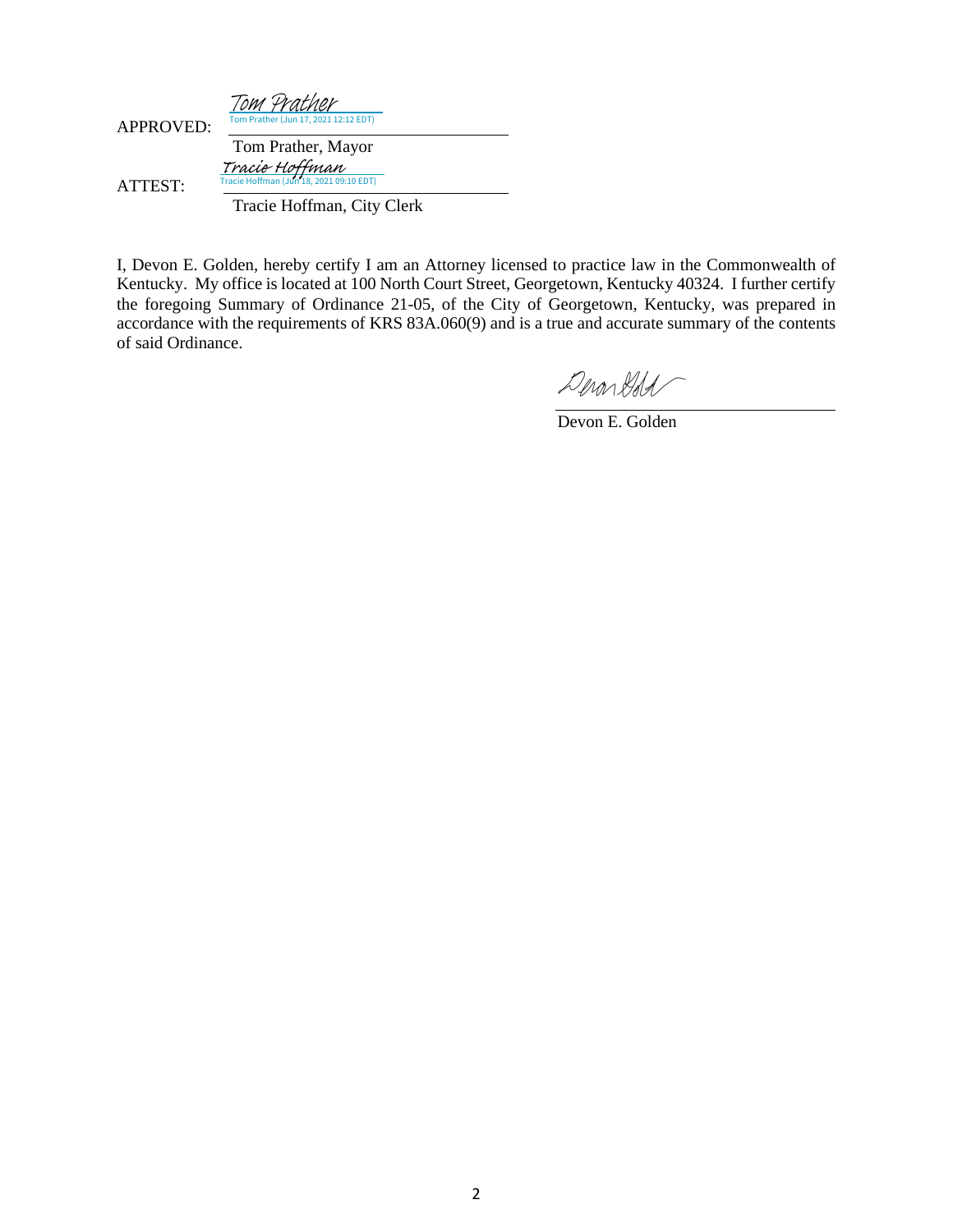## **ORDINANCE 2021-05**

## **AN ORDINANCE RELATING TO COMMUNICATIONS SERVICES IN THE CITY OF GEORGETOWN.**

## SPONSORS: Tammy Lusby Mitchell and Todd Stone

## NOW, THEREFORE, BE IT ORDAINED BY THE CITY OF GEORGETOWN, KENTUCKY:

## **SECTION ONE**

A new Chapter of the Georgetown Code of Ordinances is created to read as follows:

- § 1 General provisions
- § 2 Franchise requirements and characteristics
- § 3 Rights-Of-Way management and Facilities requirements
- § 4 Miscellaneous
- § 5 Transitional provisions
- § 6 Franchisees providing Communications Service to Customers
- § 7 Private Communications Facilities
- § 8 Liabilities and penalties
- § 9 Remedies not exclusive
- §10 Review, termination, and cancellation
- §11 Foreclosure-receivership
- §12 Reports
- §13 Books and records of the Franchise
- §14 Time of essence
- §15 Equal employment opportunity
- §16 Violations
- §17 Enforcement and Penalties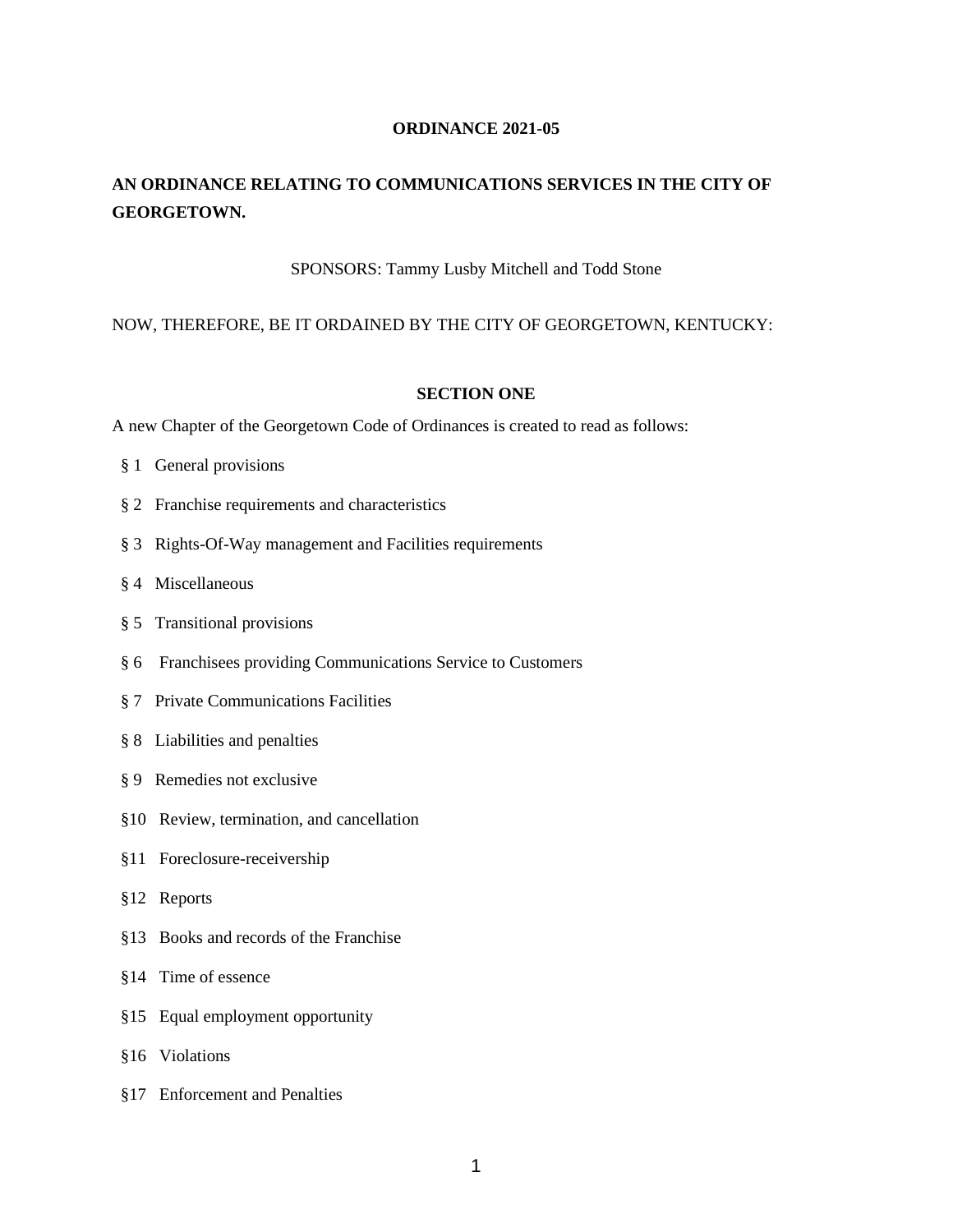#### **§ 1 GENERAL PROVISIONS.**

- (A) *Declaration of findings.* The City hereby declares, as a legislative finding, that the Rights-Of-Way controlled by the City:
	- (1) Are unique and physically limited resources;
	- (2) Are critical to the travel and transport of persons and property in the City;
	- (3) Are intended for public uses and must be managed and controlled consistent with that intent;
	- (4) Can be partially occupied by the Facilities of providers of Communications Service, for the enhancement of the health, welfare, and general economic well-being of the City and its citizens; and
	- (5) Should be subject to specific additional regulations imposed in a competitively neutral, nondiscriminatory, and non-discretionary manner as established by this chapter to ensure coordination of providers of Communications Service, maximize available space, and facilitate entry of a maximum number of providers of Communications Service and other services in the public interest.
- (B) *Title.* This chapter may be referred to and cited as the "Communications Service Franchise Ordinance."
- (C) *Applicability.* The requirements of this chapter shall apply to the full extent of the terms herein and shall be limited in scope or application only to the extent as may be required by applicable federal or State law, including such changes in applicable law as may be hereinafter enacted. No provisions of this chapter shall be disregarded, pursuant to this subsection, except on express application to and determination by the City to such effect based on the specific factual circumstances demonstrated. The provisions of this chapter shall be deemed incorporated in each Franchise granted.
- (D) *Preservation of authority.* Any rights granted pursuant to this chapter and pursuant to any Franchise authorized hereunder are subject to the authority of the City to adopt and enforce generally applicable ordinances necessary to the health, safety, and welfare of the public, as may be amended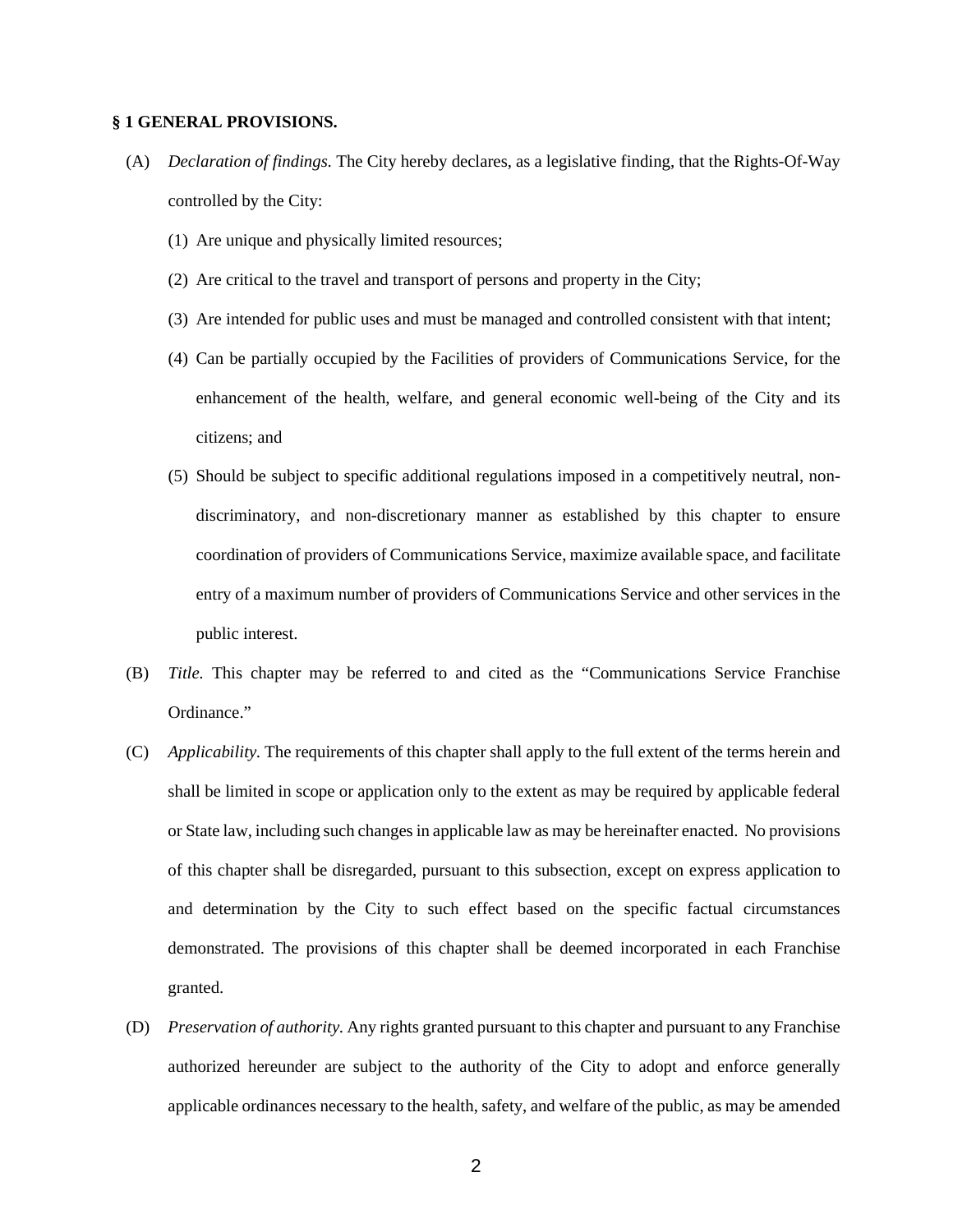from time to time (to the extent not in conflict with State or federal law, or Franchisee's Franchise). Nothing in this chapter shall be deemed to waive a right, if any, that any party may have to seek judicial or regulatory review as to the provisions herein or as to actions of the parties under applicable federal, State, or local law currently in effect or as may hereinafter be amended.

- (E) *Public inspection of records.* Certain information required to be filed with the City pursuant to this chapter is subject to inspection and copying by the public pursuant to the provisions of the Kentucky Open Records Act, KRS 61.870 *et seq.*
- (F) *Indemnification.* As a condition of use of the Rights-Of-Way, each Franchisee, at its sole cost and expense, shall indemnify, protect, defend and hold harmless the City, its elected officials, officers, employees, and agents, from and against any and all claims, demands, losses, damages, liabilities, fines, charges, penalties, administrative and judicial proceedings and orders, judgments, remedial actions of any kind, and all costs and expenses of any kind, including, without limitation, reasonable attorney's fees and costs of defense (the "Indemnified Obligations") arising, directly or indirectly, in whole or in part, out of or in relation to the City's award of the Franchise to that Franchisee, the rights granted to the Franchisee, or the activities performed, or failed to be performed, by such Franchisee under the Franchise or use of the Rights-Of-Way, except to the extent that such Indemnified Obligations arise from or are caused by the negligence or willful misconduct of the City, its elected officials, officers, or employees. This indemnification shall survive the expiration or termination of any Franchise or removal of any System. The City shall give Franchisee written notice of its obligation to indemnify the City within ten (10) days of receipt of a claim or action pursuant to this section. In the event any such claim arises, the City shall tender the defense thereof to the Franchisee and the Franchisee shall have the right to defend, settle, or compromise any claims arising hereunder and the City shall cooperate fully herein. If the City determines in good faith that its interests cannot be represented by the Franchisee, the Franchisee shall be excused from any obligation to indemnify the City.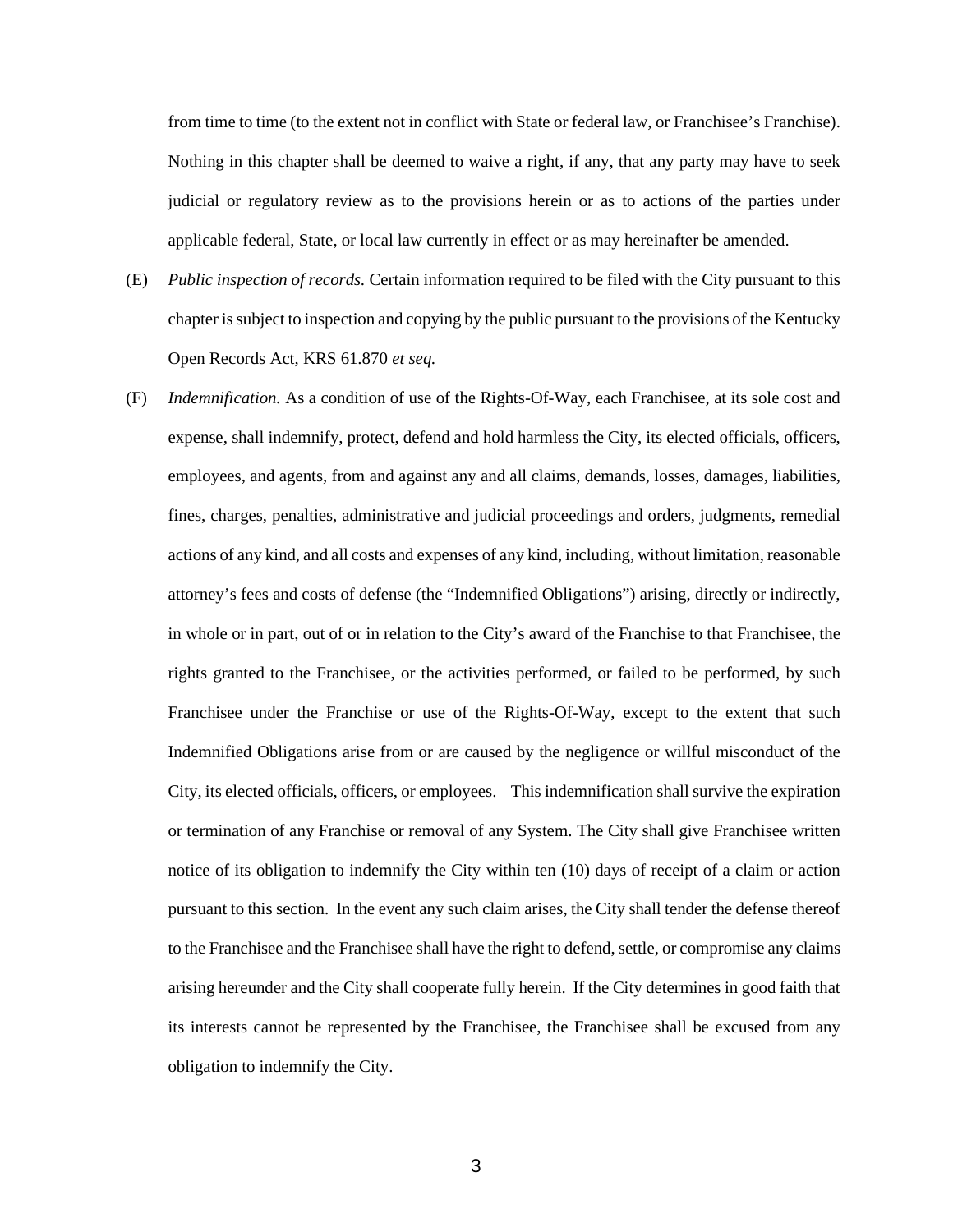- (G) *Compliance with laws.* In performing activities and exercising rights and obligations under any Franchise, each Franchisee and other holder of a Franchise shall comply with all applicable federal and State laws, and, consistent with  $\S1(D)$ , local laws, ordinances, regulations and policies, including, but not limited to, all laws, ordinances, regulations and policies relating to construction and use of Rights-Of-Way and compliance with the Georgetown-Scott County Revenue Commission's regulations.
- (H) *Enforcement; attorneys' fees.* The City shall be entitled to enforce this chapter and any Franchise granted hereunder through all remedies lawfully available, and each Franchisee shall pay the City its costs of enforcement, including but not limited to reasonable attorneys' fees, in the event that Franchisee is determined judicially to have violated the terms of this Franchise.
- (I) *Relationship of the parties.* Under no circumstances shall any Franchise authorized by this chapter be construed to create any relationship of agency, partnership, joint venture, or employment between the City and the Franchisee.
- (J) *Defined terms.* For purposes of this chapter, the following terms, phrases, words, and their derivatives shall have the meanings set forth in this section, unless the context clearly indicates that another meaning is intended. Words used in the present tense include the future tense, words in the singular number include the plural number, and words in the plural number include the singular. The words "shall" and "will" are mandatory, and "may" is permissive. Words not defined shall be given their common and ordinary meaning.

*AFFILIATE* means, as to any Person, each Person, directly or indirectly, controlling, controlled by, or under common control with such Person.

*ANTENNA* means any device that transmits or receives signals. Such signals include but are not limited to radio and infrared waves for voice, data or video communications purposes.

*CITY* means the City of Georgetown, Kentucky.

*COMMUNICATIONS* means the transmission via the Facilities, in whole or in part, of video, audio, data, writings, signs, signals, pictures, sounds or other forms of information or intelligence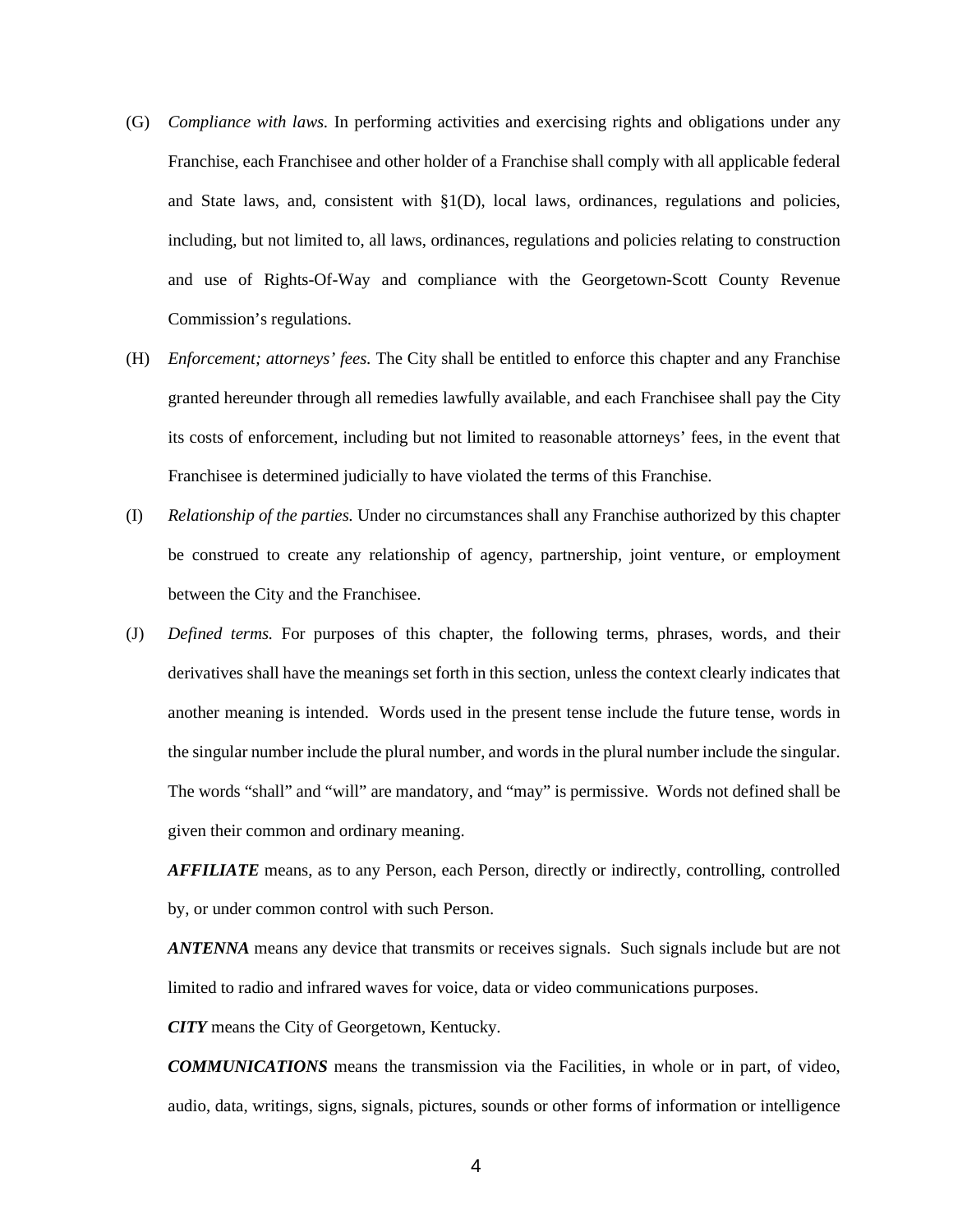through wire, wireless or other electronic means, regardless of the federal or State statutory or regulatory scheme to which such transmissions may be subject.

*COMMUNICATIONS SERVICE* means the transmission of Communications via Facilities, to a Customer, or to any other Person, including a Private Communications System Owner's transmission of Communications, via a Private Communications System, that is within or outside the territorial limits of the City. Communications Service includes, but is not limited to, "telecommunications service," "enhanced service," "information service," "Internet access service," "broadband service," "video programming service," "other programming service," and Internet-based or "over the top" video service offerings, as those terms are now, or may in the future be, defined under federal law. The term also includes the use of all instrumentalities, Facilities, conduits, apparatus and services or functionalities (among other things, the receipt, forwarding, storage, generation or delivery of Communications) located within the territorial limits of the City, incidental to or designed to directly or indirectly facilitate or accept Communications.

*CUSTOMER* means a Person located within the territorial limits of the City who ultimately uses or is intended to ultimately use Communications Service provided by a Franchisee and is the ultimate last user of a Communications Service.

*FACILITIES* mean any portion of a System located in, along, over, upon, under, or through the Rights-Of-Way.

*FCC* means the Federal Communications Commission of the United States of America or any successor thereto.

*FRANCHISE* means a franchise granted under this chapter, or any other franchise granted by the City pursuant to Sections 163 and 164 of the Kentucky Constitution, or by the Kentucky General Assembly prior to the adoption of Sections 163 and 164 of the Kentucky Constitution, which permits a Franchisee to install or operate any Facilities in the Rights-Of-Way to provide Communications Service. Use of this definition in this chapter is not intended to include any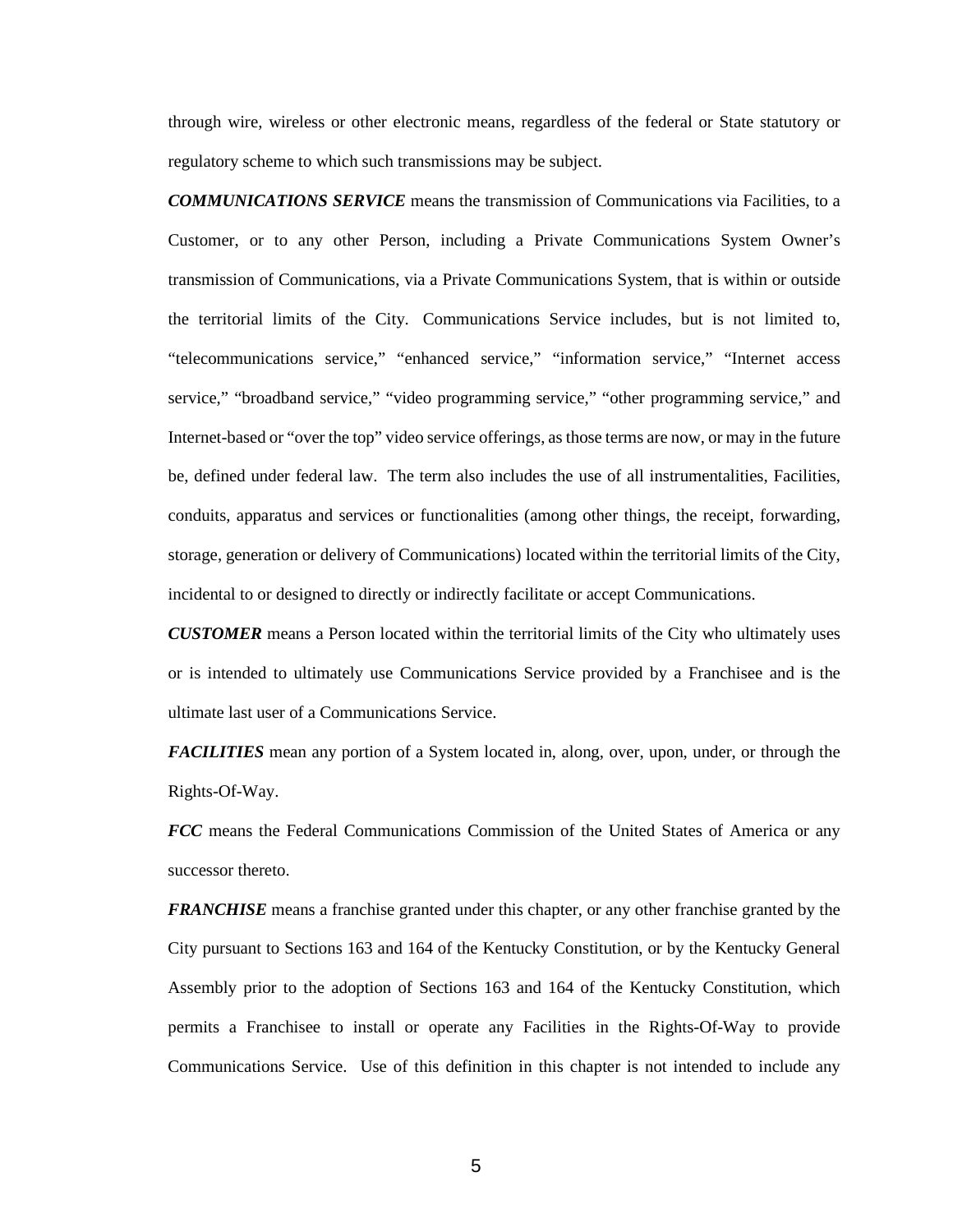license or permit for the privilege of transacting and carrying on a business within the City, as may be required by any other ordinance or laws of the City or the State.

*FRANCHISE FEE* means for the purposes of this chapter any fee that may be imposed by the City on Franchisee as compensation for Franchisee's use of public Rights-Of-Way and roads. Use of this definition in this chapter is without prejudice to any rights the City may have under Federal and Kentucky law as they may be amended.

*FRANCHISEE* means the Person to whom a Franchise is granted.

*GROSS REVENUES* means any and all revenue, as determined in accordance with generally accepted accounting principles ("GAAP") received by the Franchisee including Franchisee's affiliates, from the operation of the Franchisee's System to provide Communications Services within the territorial limits of the City. Gross Revenues include, by way of illustration and not limitation, monthly fees charged Subscribers for Communication Service, installation, disconnection, reconnection and change-in-service fees, remote control rental fees, late fees and administrative fees, revenues from rentals of converters, modems or other Communications System equipment, advertising revenues (less agency fees), the fair market value of consideration received by the Franchisee for use of the Franchisee's System to provide Communication Service within the territorial limits of the City and accounted for as revenue under GAAP, revenues from on-screen program guides, additional outlet fees, Franchise Fees, revenue from the sale or carriage of other Communication Services, and revenue attributable to the Communication System from carriage of home shopping channels and other revenue-sharing arrangements. Gross Revenues shall include revenue received by any entity other than Franchisee where necessary to prevent evasion or avoidance of the obligations under this Franchise to pay Franchise Fees. Gross Revenues shall not include (i) to the extent consistent with GAAP, bad debt; provided, however, that all or part of any such bad debt that is written off but subsequently collected shall be included in Gross Revenues in the period collected; (ii) any taxes on Communication Services furnished by the Franchisee which are imposed directly on any Subscriber or user by the State, City or other governmental unit and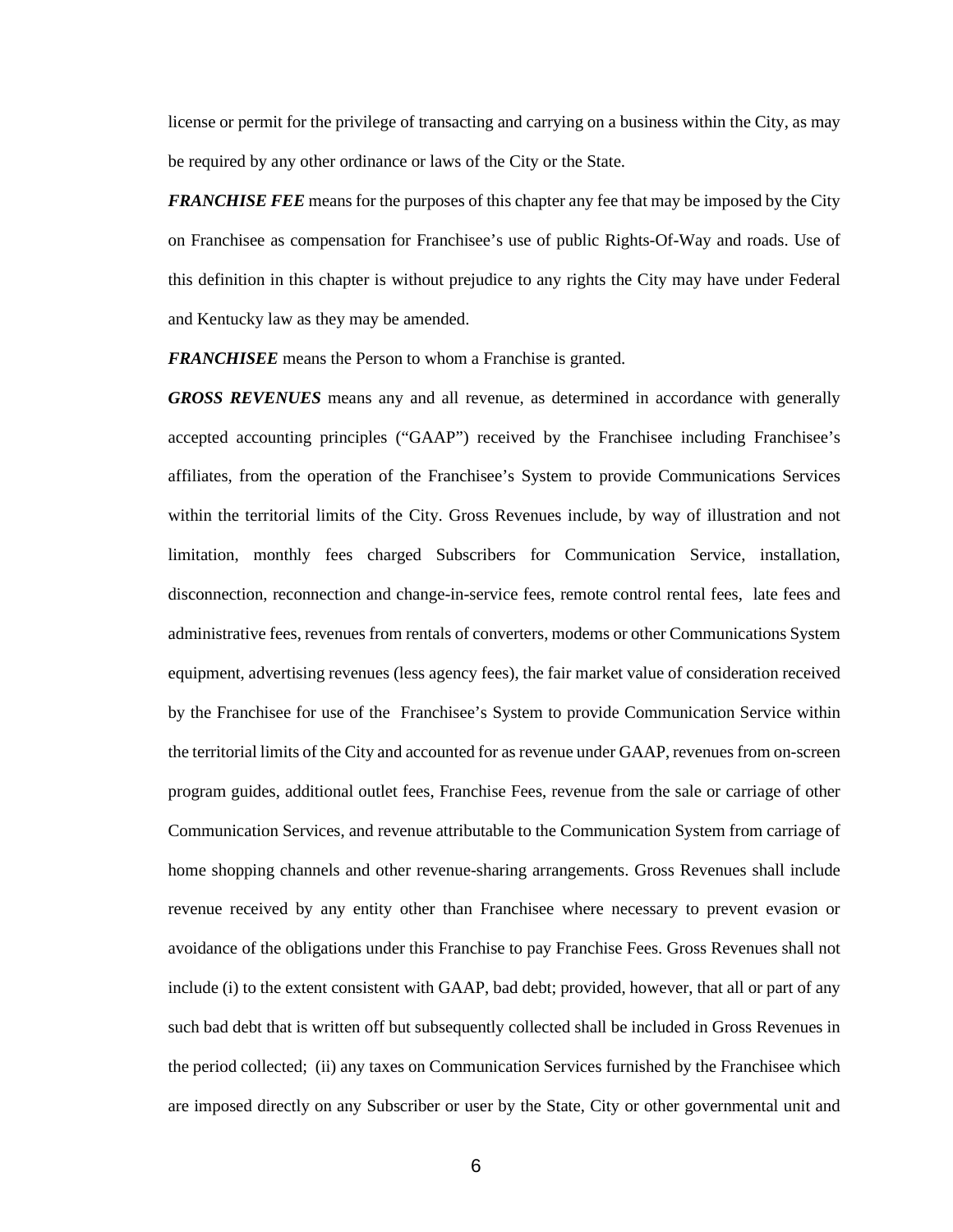which are collected by the Franchisee on behalf of said governmental unit, including but not limited to, the FCC User Fee, but the Franchise Fee is not such a tax; (iii) any credits or refunds given to Subscribers; or (iv) deposits (for equipment or bad credit), as long as those monies are not considered revenue under GAAPs, or transferees.

*LESSEE* means a Person who provides Communications Service within the City solely by leasing Facilities and who has no control over what, where or how any Facilities are erected, installed, maintained, operated, repaired, removed, restored or otherwise used.

*PERSON* means individual, partnership, association, corporation, joint venture, legal entity or organization of any kind.

*PRIVATE COMMUNICATIONS SYSTEM* means a System used for delivering Communications by a Person solely in connection with the Communications needs of such Person's business, provided that such Person does not use, or permit the use of, such System to provide Communications Service to a Customer or any other Person in the City.

*PRIVATE COMMUNICATIONS SYSTEM OWNER* means a Person that owns or leases a Private Communications System.

*RESELLER SERVICE PROVIDER* means a Person who provides Communications Service within the City solely by reselling Communications Service and who has no control over what, where or how any Facilities are erected, installed, maintained, operated, repaired, removed, restored or otherwise used.

*RIGHTS-OF-WAY* means the surface and space on, above, and below every street, alley, road, highway, lane or other property dedicated or commonly used now or hereafter for utility purposes and Facilities in the City. Rights-Of-Way shall not include public property owned or leased by the City and not intended for Rights-Of-Way use, including, but not limited to, parks, public works property, buildings or overhead lighting.

*STATE* means the Commonwealth of Kentucky.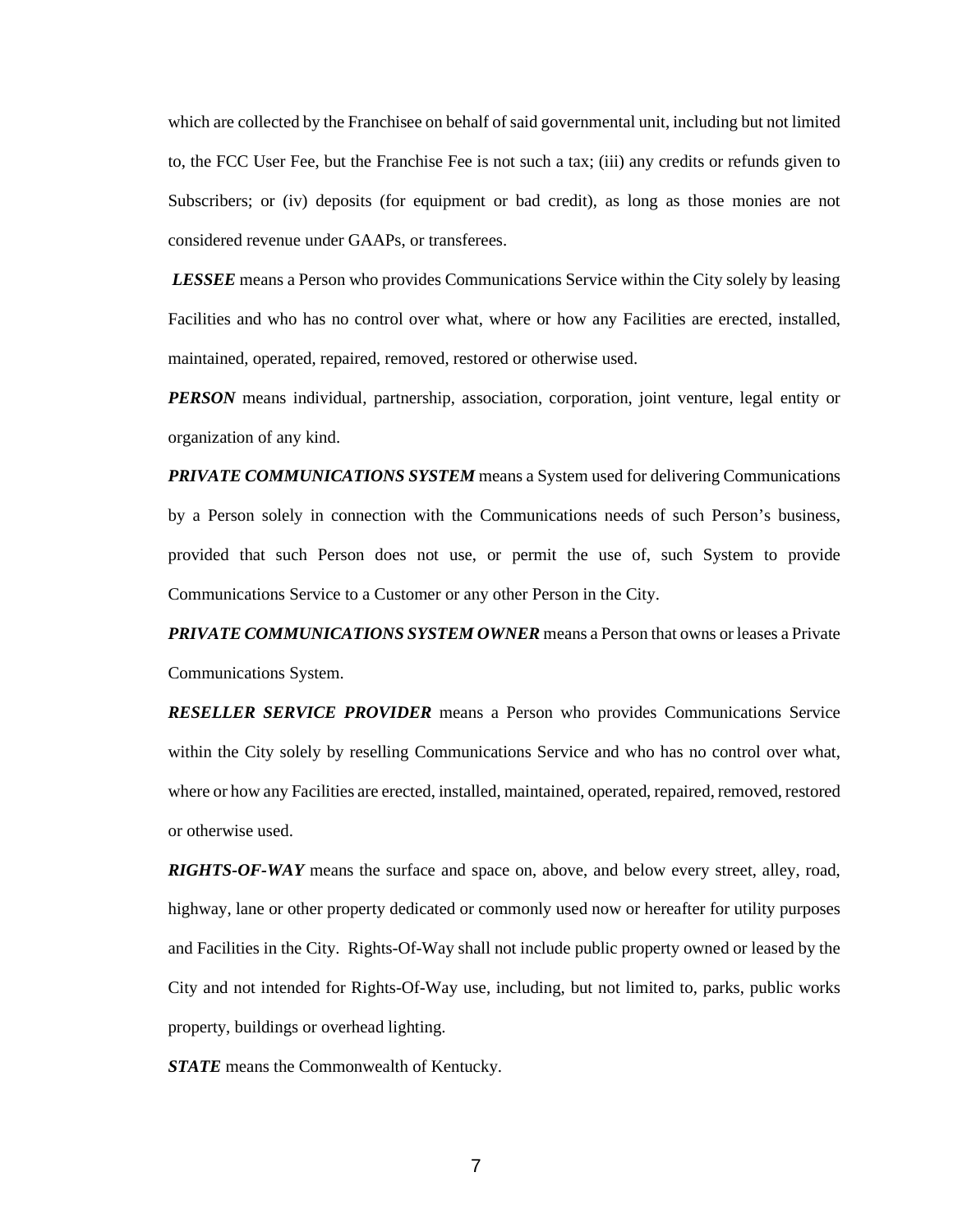*SYSTEM* means any and all equipment, structures, materials or tangible components located in the Rights-Of-Way and used to provide Communications Service, including without limitation all plant (whether inside or outside), cabinets, surface location markers, fiber strands, electronic equipment, amplification equipment, optic equipment, transmission and distribution structures, Antennae, lines, poles, pipes, mains, conduit, ducts, regenerators, repeaters, vaults, pedestals, manholes, handholds, pull boxes, splice closures, wires, cables, towers, wave guides, and anything else designed and constructed for the purpose of producing, receiving, amplifying or distributing Communications Service.

## **§ 2 FRANCHISE REQUIREMENTS AND CHARACTERISTICS.**

- (A) *Unlawful to operate without a franchise.* Unless otherwise specifically authorized under applicable federal or State law, it shall be unlawful for any Person to own, erect, install, maintain, operate, repair, replace, remove or restore any Facilities in the Rights-Of-Way in the City that are used to provide Communications Services within the territorial limits of the City without a valid, unexpired Franchise from the City. Unless otherwise provided hereinafter by City Ordinance, Reseller Service Providers and Lessees shall not be required to obtain a Franchise. Private Communication Systems shall not require a Franchise but shall be licensed pursuant to § 7.
- (B) *Franchises nonexclusive.* The authority granted by the City in any Franchise shall be for the nonexclusive use of the Rights-Of-Way. The City specifically reserves the right to grant, at any time, such additional Franchises or other rights to use the Rights-Of-Way for any purpose to any other Person, including itself, as it deems appropriate, subject to all applicable laws.
- (C) *Nature of rights granted by any franchise.* Franchises shall not convey title, equitable or legal, in the Rights-Of-Way, and shall give only the right to occupy Rights-Of-Way, for the purposes and for the period stated in this chapter and as may be further modified by the Franchise in a nondiscriminatory and competitively neutral manner. No Franchise may excuse Franchisee from obtaining appropriate access or attachment agreements before locating its Facilities on another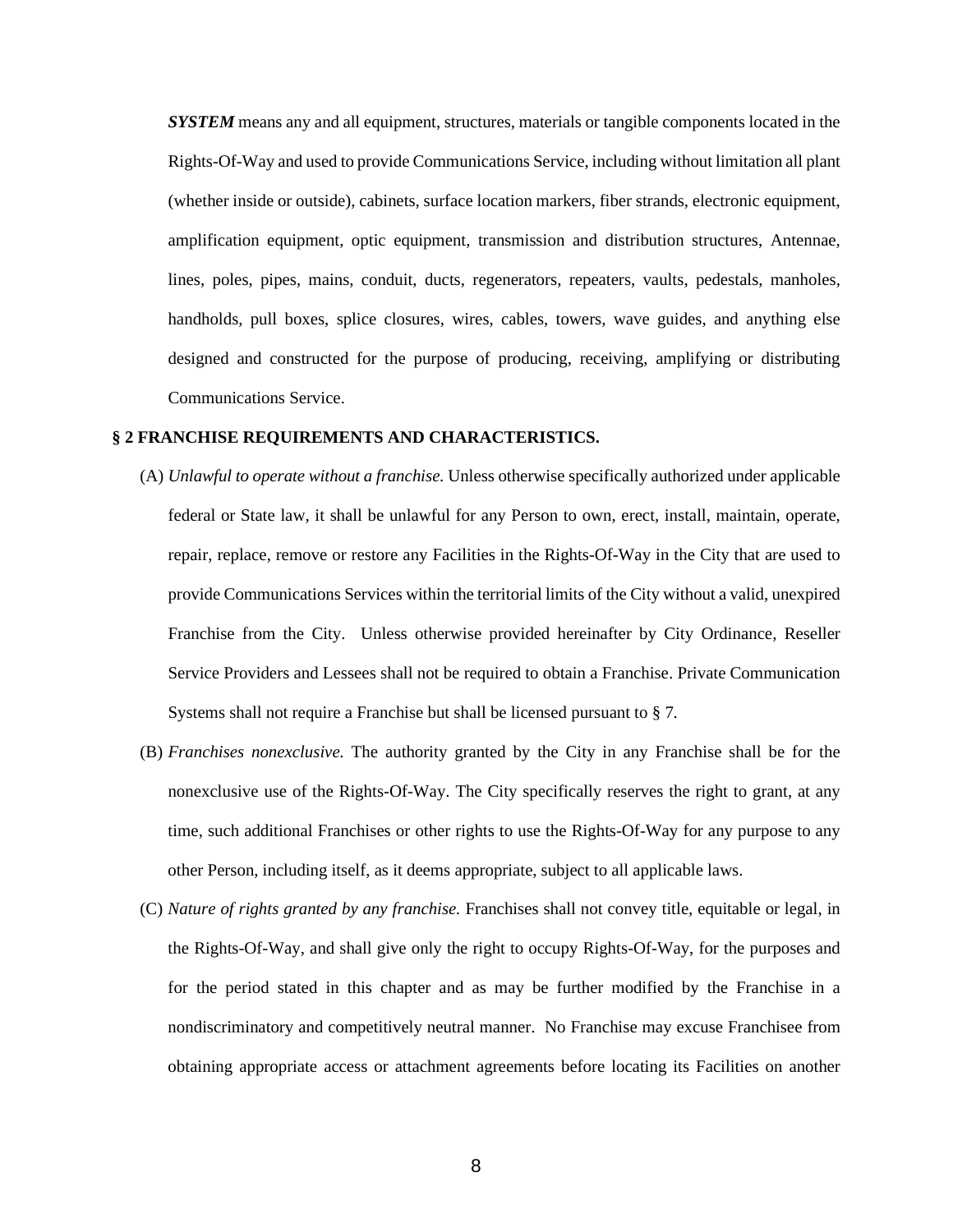Person's Facilities. All Franchises shall be deemed to incorporate and be limited by the provisions of this chapter.

- (D) *Application and application fee required.* Applications for an original Franchise granted hereunder shall be filed with the City pursuant to the advertisement. All applications received by the City from the applicants will become the sole property of the City. Applicants shall submit all requested information as provided by the terms of this chapter. The following information must be complete and verified as true by the applicant:
	- (1) *Application fee.* Applications shall be accompanied by a non-refundable application fee of five thousand dollars (\$5,000.00) payable to the "City of Georgetown." The application fee shall be established at the rate set forth above, effective upon final passage of this chapter. Thereafter, the application fee shall be altered every two (2) years, to the nearest ten (10) dollars increment, if required, in proportional change to the most recently published Consumer Price Index (CPI) for telecommunications services at the time. The application fee shall defray in whole or part the City's costs to process any application filed under this chapter and negotiate, award and administer any Franchise.
	- (2) *Name and address of applicant.* The applicant's name, address, e-mail address and telephone and facsimile numbers; date of application and signature of applicant or appropriate corporate officer(s); the name, address and e-mail address, and telephone and facsimile numbers of a local representative who shall be reasonably available at all times; and information regarding how to contact the local representative in an emergency.
	- (3) *Description of proposed System.* Applicants for an original Franchise to construct a new System shall provide a description of the proposed System. At a minimum, the description shall include:
		- a. A general description of the project by geographical area.
		- b. A description of the proposed System components to include but not be limited to: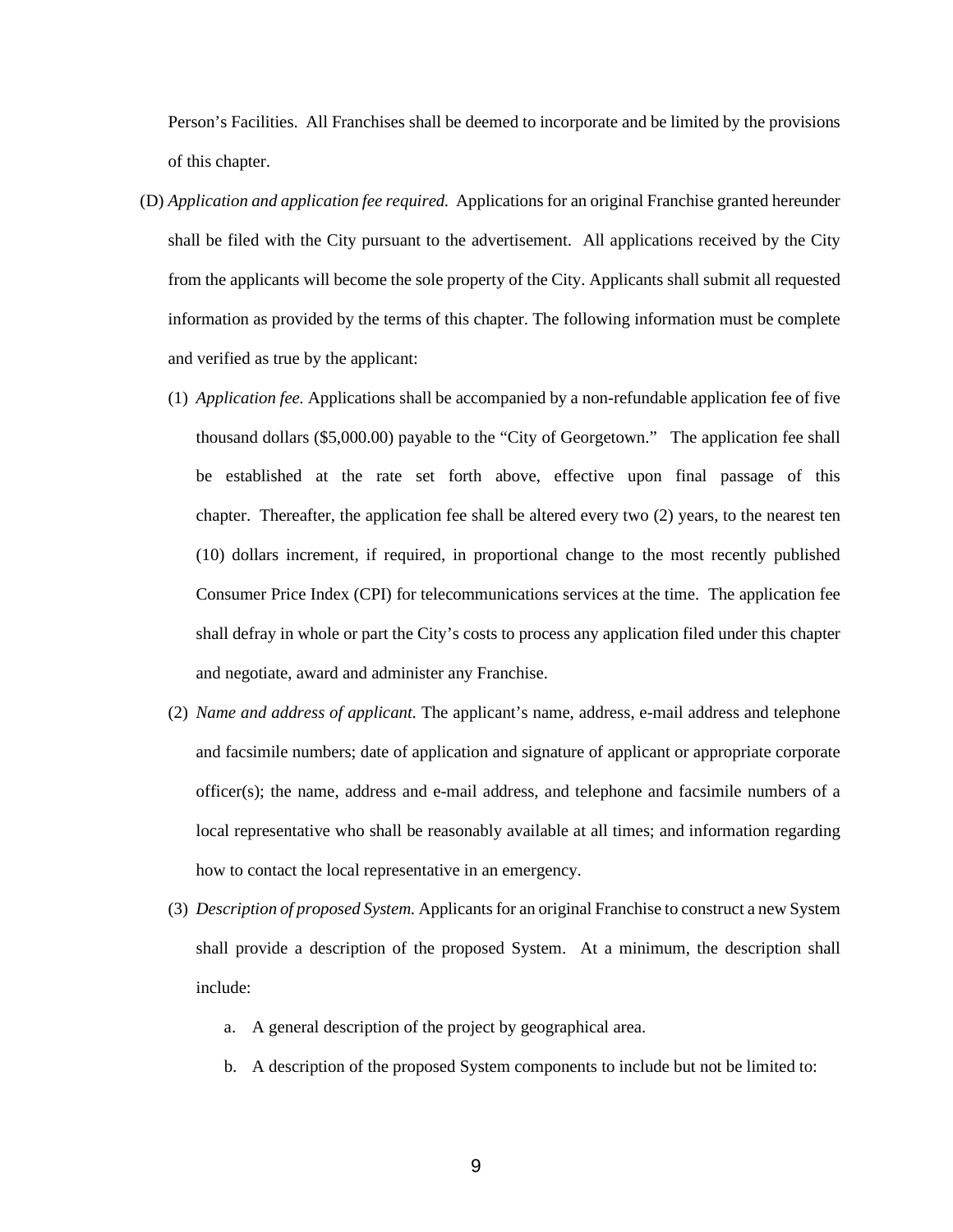- i. Anticipated number and general location of small cell Antennae;
- ii. Location (aerial/underground) of fiber. Where possible, provide estimated percent aerial and percent underground;
- iii. Anticipated ground level elements (GLEs) and general locations.
- c. For underground fiber installation, a summary of proposed installation methodologies. The narrative shall address compliance with FCC standards as related to applicable equipment, such as small cell Antennae and current acceptable Radio Frequency (RF) design standards currently in practice, as well as to those standards found in local ordinances and/or regulations.
- d. Discussion of anticipated project phasing based on geographic and/or Rights- of-Way limitations, limitations imposed by local events and those internal limitations affected by finance and project logistics.
- (4) *Communications Service.* The Applicant shall provide a statement setting forth a general description of the Communications Service the applicant plans to provide over the System.
- (5) *Applicant organization.* The applicant shall be a corporation or limited liability company, partnership or other Person authorized to do business in the State. Said authorization shall be certified by the Secretary of State (but only to the extent such certification is applicable to the applicant). The applicant must fully disclose the ownership of the proposed Facilities and System.
- (6) *Georgetown-Scott County Revenue Commission.* The applicant must comply with the Georgetown-Scott County Revenue Commission as a qualification for being granted a Franchise.
- (7) *Additional requirements.*
	- a. Supplementary, additional or other information that the Applicant deems reasonable for consideration may be submitted at the same time as its application but must be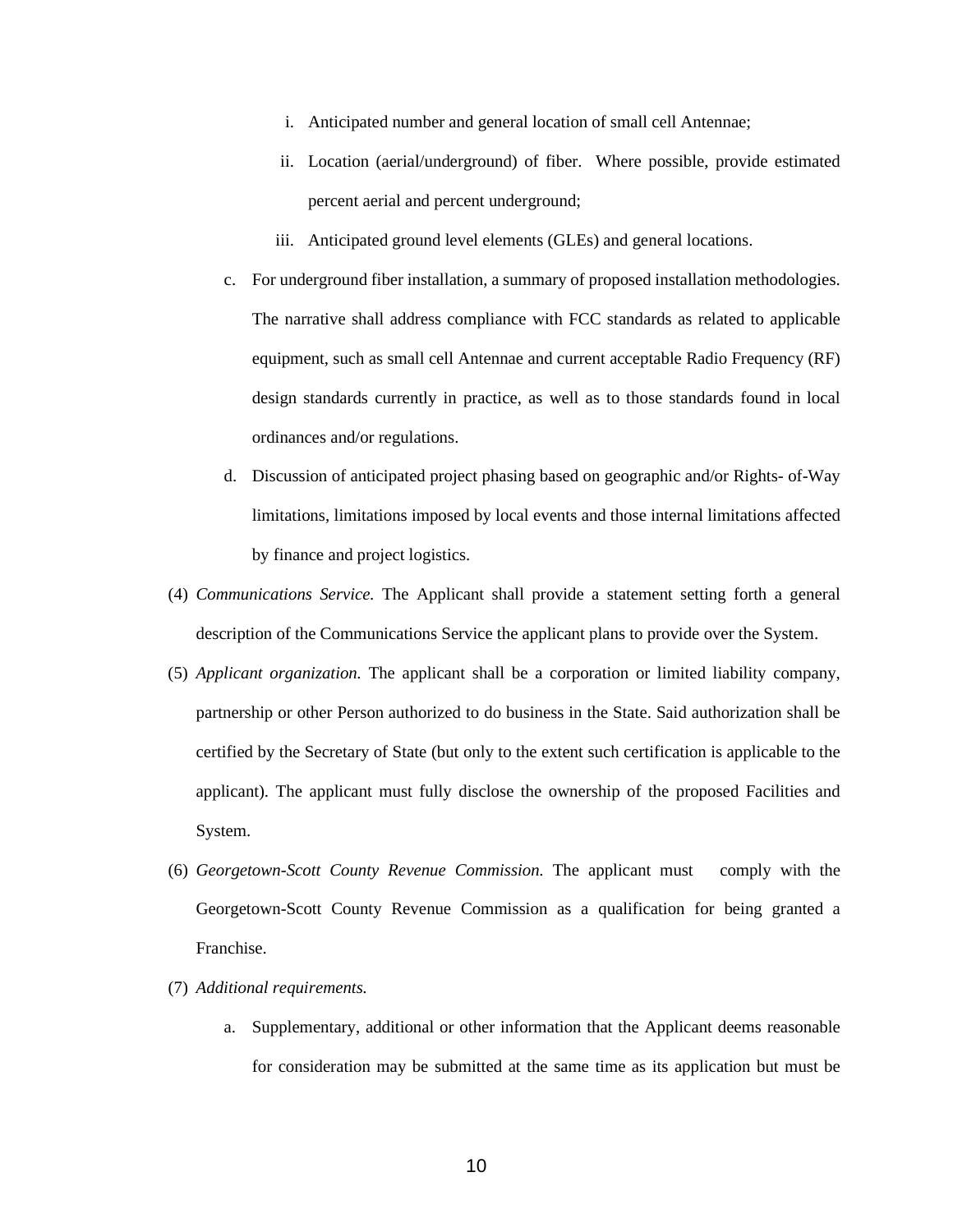submitted in triplicate in hardcopy. The City may, at its discretion, consider such additional information as part of the application.

- b. Applications may be modified at any time prior to the opening of the applications, provided that any modifications must be duly executed in the manner that the applicant's application must be executed.
- c. A copy of the applicant's certificate of authority from the Public Service Commission ("PSC") where the applicant is lawfully required to have such certificate from the PSC.
- d. A copy of the applicant's certificate of authority from the FCC where the applicant is lawfully required to have such certificate from the FCC.
- e. A copy of all insurance certificates required under this chapter.
- f. A statement signed by the applicant acknowledging that the applicant agrees to be bound by all provisions of this chapter and the Franchise granted by the City and agrees to obtain all applicable permits and authorizations prior to constructing, installing, or operating a System in the Rights-Of-Way.
- g. The information provided by applicant shall be certified as true and correct, and applicant shall be responsible to certify to the City any material changes to the information provided in the completed application during the term of any Franchise.
- (8) *Supplementation to applications.* The City reserves the right to require such supplementary, additional or other information that it deems reasonably necessary for its determinations.
- (9) *The City's rights reserved.* The City reserves the right to waive all formalities and/or technicalities where the best interest of the City may be served, provided that it shall exercise this right in a nondiscriminatory and competitively neutral manner.
- (E) *Standards and procedures for approval or renewal of Franchises.* Franchises shall be granted in accordance with Kentucky Constitution Sections 163 and 164. The City shall grant Franchises or renewals to any eligible Franchisee for the right and privilege to construct, own, operate, repair, replace and maintain Facilities in, through and along the City's Rights-Of-Way for the purposes of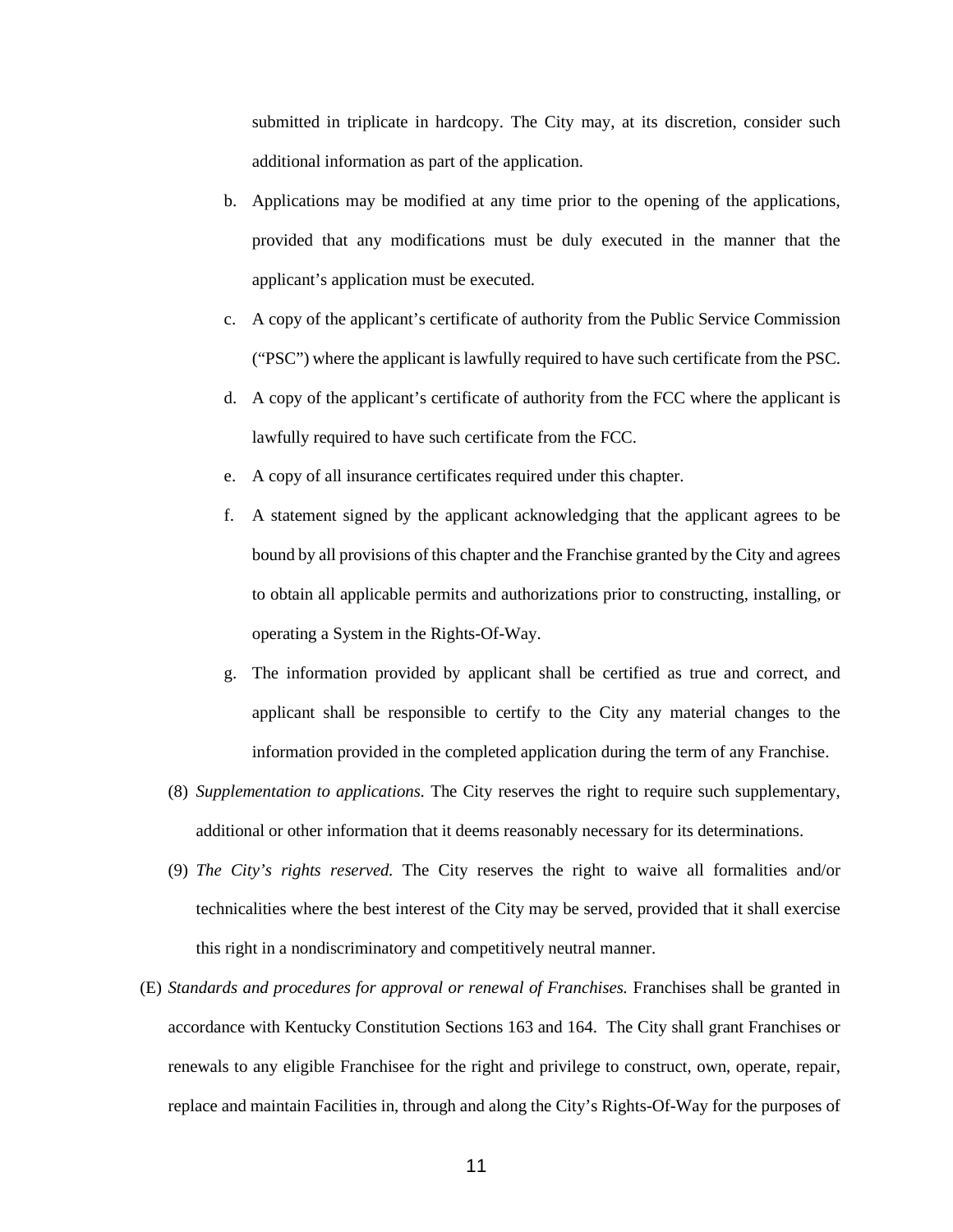providing Communications Service on a nonexclusive basis within the City, subject, however, to the standards, terms and conditions herein set forth within this chapter, and any special conditions as may be provided for in the Franchise. All Franchisees shall be required to obtain and maintain any necessary and lawful permit, license certification, grant, registration or any other authorization required by any appropriate governmental entity, including, but not limited to, the City, the FCC and the PSC.

- (F) *Acceptance and effective date of Franchise.* Any Franchise granted hereunder, together with the rights, privileges and authority granted thereby, shall take effect and be in force from and after the effective date of an ordinance granting a Franchise hereunder, provided that on or before that date Franchisee shall:
	- (1) Enter into and execute such agreements and documents as required by the City that are consistent with the terms and provisions of this chapter and applicable law;
	- (2) File such bond or bonds as required in this chapter; and
	- (3) Advise the City in writing of Franchisee's address for mail and official notifications from the City.
- (G) *Use of Rights-Of-Way; police powers; Franchisee's use subordinate.* A Franchisee shall construct and maintain its Facilities in accordance with all applicable federal, State and local laws, including all permit requirements and associated fee payments, and all other City codes and ordinances in effect as of the date of the award of its Franchise or thereafter adopted or amended, to the extent permitted by State or federal law, subject to  $\S1(D)$ . The grant of a Franchise does not in any way affect the continuing authority of the City, through the proper exercise of its Home Rule or statutory powers, to adopt and enforce ordinances necessary to provide for the health, safety and welfare of the public. The City makes no express or implied representation or warranty regarding its rights to authorize the installation or construction of Facilities on any particular segment of Rights-Of-Way. The burden and responsibility for making all such determinations in advance of construction or installation shall be entirely upon the Franchisee. The use of the Rights-Of-Way authorized by any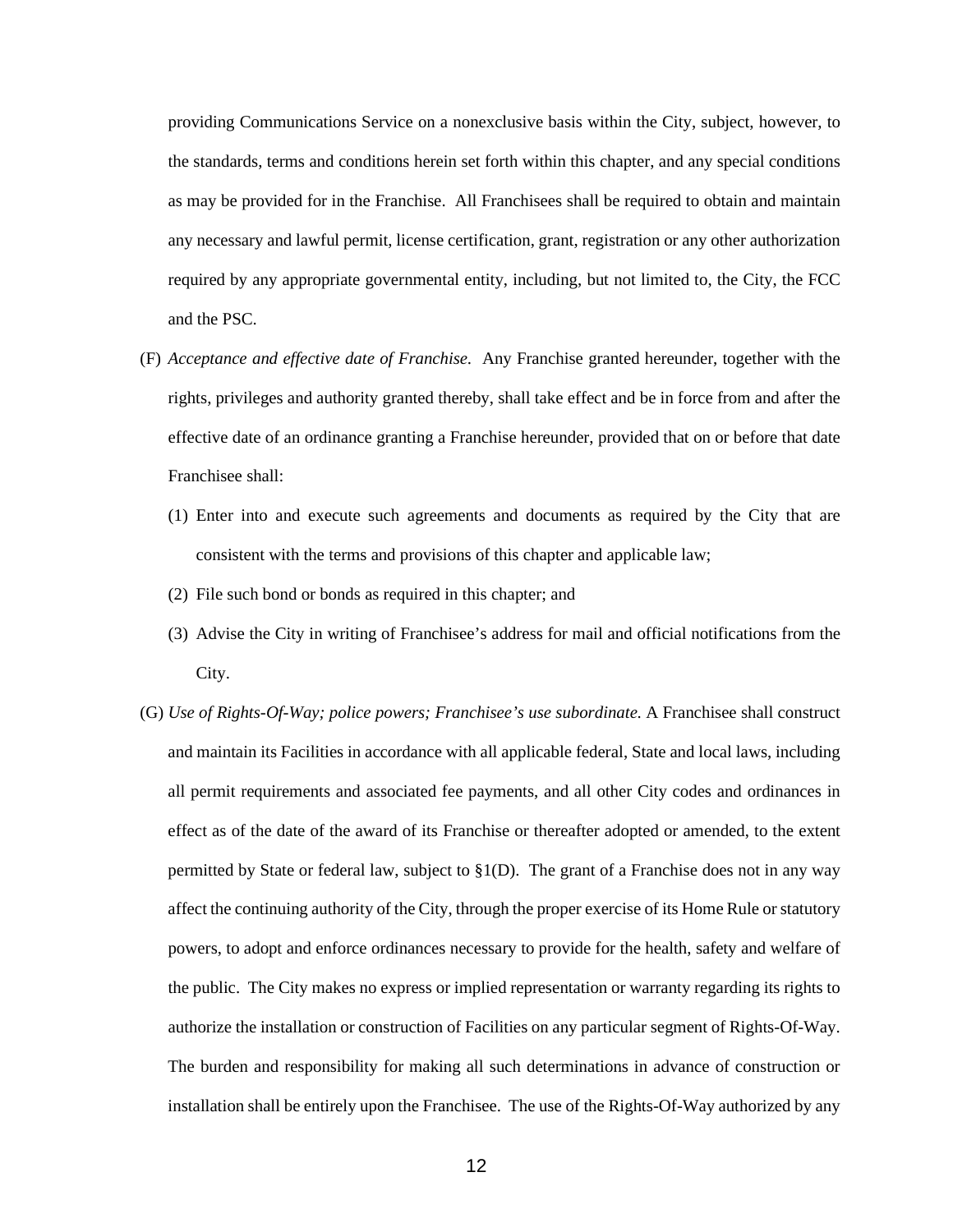Franchise shall in all matters be subordinate to the City's lawful use and rights therein, without limiting the generality of the following:

- (1) All rights and privileges granted herein are subject to the police powers of the City and its rights under applicable laws and regulations to regulate the construction, operation, and maintenance of Franchisee's System, subject to  $\S$  1(D), including, but not limited to, the right to adopt and enforce additional ordinances and regulations as the City shall find necessary in the exercise of its police powers, the right to adopt and enforce applicable zoning, building, permitting and safety ordinances and regulations, the right to adopt and enforce regulations relating to equal employment opportunities, and the right to adopt and enforce ordinances and regulations concerning the Rights-Of-Way and utility standards.
- (2) The City reserves the right to exercise its police powers. Any conflict between the provisions of this chapter or a Franchise and any other present or future lawful exercise of the City's police powers shall be resolved in favor of the police powers.
- (3) Franchisee shall not be excused from complying with any of the requirements of this chapter, or any subsequently adopted and lawfully binding amendments to this chapter, by any failure of the City on any one or more occasions to seek, or insist upon, compliance with such requirements or provisions.

#### (H) *Emergencies.*

- (1) Franchisee shall assign a management level individual to coordinate with, and assist, the City in the development of emergency plans.
- (2) If at any time, in case of fire or disaster or other emergency situation in the City, it shall become necessary in the reasonable judgment of the City to cut raise, lower, or relocate any Facilities, such cutting raising, lowering, or relocating may be done, and any repairs rendered necessary thereby shall be made by Franchisee, at its sole expense. Nothing in this chapter shall prohibit or limit any rights of a Franchisee under applicable law to recover its reasonable costs incurred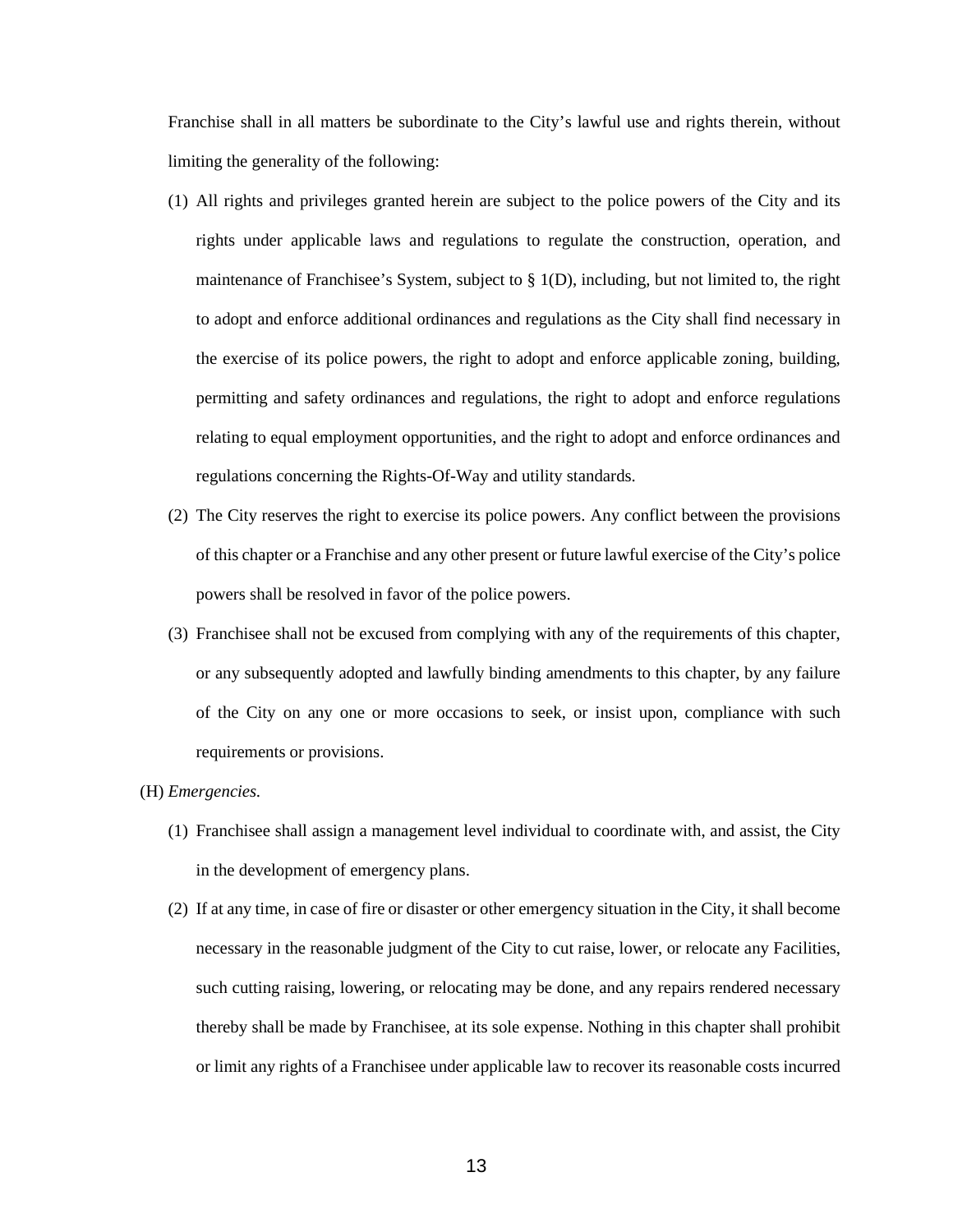pursuant to this §2(H) to cut, raise, lower, or relocate Facilities from the Person(s) responsible for the fire, disaster, or other emergency situation.

- (I) *Term.* Any franchise created herein by this chapter shall continue for a period of ten (10) years from and after the effective date of the franchise agreement between the parties. The City may, by ordinance, extend the terms of any franchise agreement awarded pursuant to this chapter by no more than two (2) five (5) year periods for a total franchise term of no more than twenty (20) years.
- (J) *Franchise Fees.*
	- (1) Franchisees shall pay a Franchise Fee to the City, which shall be the greater of either (i) five percent (5%) of Franchisee's Gross Revenue or (ii) two hundred seventy dollars (\$270.00) per Antenna in the Rights-Of-Way and shall be payable as follows:
		- a. The payment of the Franchise Fee shall be in addition to any other tax or payment owed to the City by Franchisee, subject to applicable law.
		- b. If the Franchise Fee payment is based on Gross Revenues, the Franchise Fee shall be payable quarterly to the City, and the Franchisee shall file a complete and accurate report, signed by and certified as accurate by a financial representative of the Franchisee. If the Franchise Fee payment is based on Gross Revenues, the report shall contain all Gross Revenues received within the territorial limits of the City during the previous three (3) month period; said payment shall be remitted to the City no later than forty-five (45) days after the expiration of the quarter due. The Gross Revenue report from operations of the Franchisee within the franchise area shall be prepared by a qualified financial representative in accordance with Generally Acceptable Accounting Principles and shall include a quarterly schedule of Gross Revenue by category and a schedule of Gross Revenue upon which the Franchise Fee is based.
		- c. If the Franchise Fee payment is based on the number of Antennas in the City, the Franchise Fee shall be payable annually to the City, and the Franchisee shall file a complete and accurate report, signed by and certified as accurate by a financial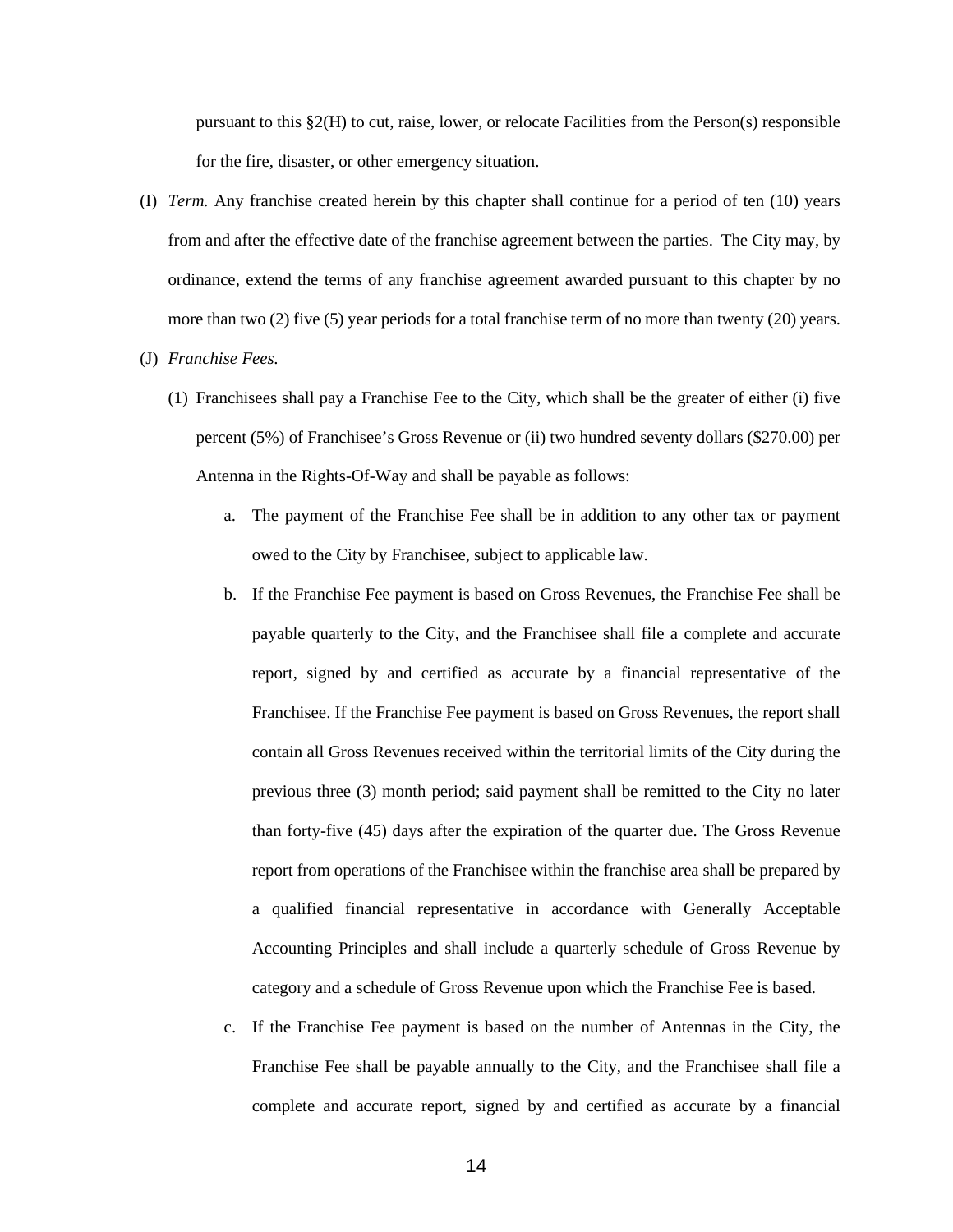representative of the Franchisee. The report should include the number of Antennas in the City during the previous year period, and said payment shall be remitted to the City no later than February  $15<sup>th</sup>$  of the year due.

- d. Upon thirty (30) days' written notice, the City shall have the right to inspect the records relating to Gross Revenues and/or the number of Antennas at a mutually agreed upon location, as well as the right to audit and re-compute any amounts determined to be payable under this chapter; provided, however, that such audit shall take place within twelve (12) months following the close of each of the Franchisee's fiscal years. If, as a result of such inspection, the City determines that Franchisee has underpaid its fees in any twelve (12) month period by five percent (5%) or more, then, in addition to making full payment of the relevant obligation, Franchisee shall reimburse the City for all of the verifiable, out of pocket costs associated with the audit or review, including costs for attorneys and accountants. Any additional undisputed amount due to the City as a result of an audit or review shall be paid within the thirty (30) days following written notice to the Franchisee by the City, which notice shall include a copy of the audit report and copies of all invoices for which the City seeks reimbursement.
- e. In the event that any Franchise Fee payment or recomputed amount is not made on or before the applicable dates heretofore specified, interest shall accrue from such date at the rate of prime plus one percent per annum, for the period of delinquency.
- (2) The City reserves the right to require the Franchisee to collect any consumer or other tax or other fee that may be imposed by the City, the Commonwealth of Kentucky, or the federal government on Communication Services. The City acknowledges that such items may be reflected as separate line items on Subscribers' bills.
- (3) Notwithstanding anything contained in this chapter, upon one hundred twenty (120) days' notice to Franchisees, the City may opt to set any Franchise Fees at the maximum amount allowed under applicable law.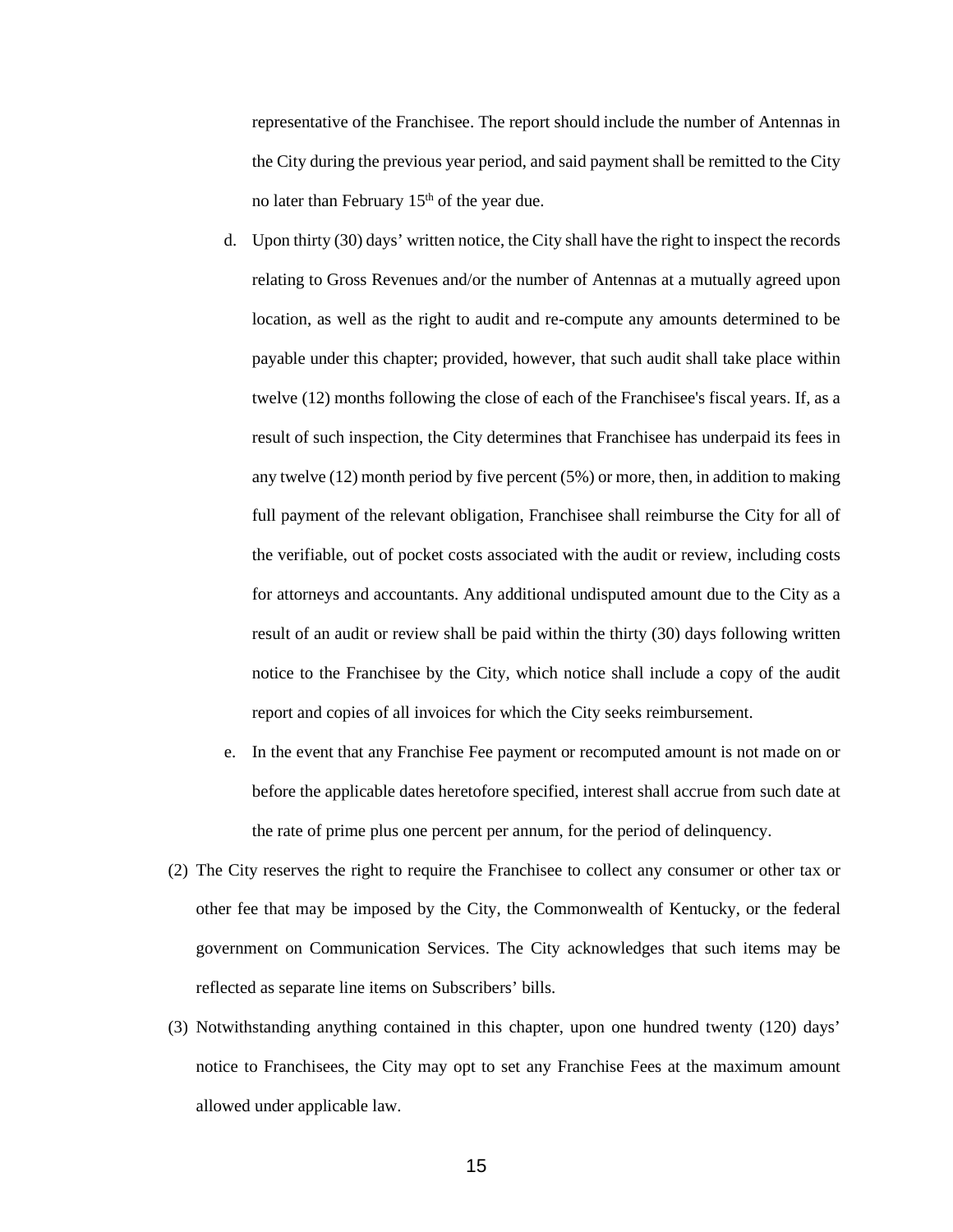- (K) *No accord and satisfaction.* No acceptance by the City of any Franchise Fees or any other payment shall be construed as an accord that the amount paid is in fact the correct amount, nor shall acceptance of any Franchise Fees or any other payment be construed as a release of any claim of the City.
- (L) *Franchise Fees not a tax; payment of taxes.* The Franchise Fees are compensation for the use of the Rights-Of-Way and shall in no way be deemed a tax of any kind. The Franchise Fees required herein shall be in addition to, not in lieu of, any and all taxes, charges, assessments, licenses, fees and impositions otherwise applicable to Franchisee that are or may be imposed by the City. A Franchisee shall be fully responsible for the payment of all applicable taxes.
- (M) *Description of Communications Service.* During the term of the Franchise, Franchisee shall provide the City with a description of any material changes to the types of Communications Service offered over its Facilities in the Rights-Of-Way within the City during the prior year. Any individual Communications Service or item for which the Franchisee has a separate charge shall be considered a separate Communications Service.
- (N) *Assignment of Franchise.* A Franchisee shall provide the City with written notice of any transfer or assignment of the Franchise. A Franchisee shall not sell, assign, sublet, dispose of or otherwise transfer a Franchise (or any of the rights or privileges granted by such Franchise), Franchisee's System, or control of Franchisee to another entity other than by operation of law or to an entity controlling, controlled by, or under common control with the Franchisee, without the prior written consent of the City, which consent shall not be unreasonably withheld. No such consent shall be required, however, for a transfer in trust, by mortgage, by other hypothecation, or by assignment of any rights, title, or interest of the Franchisee in the Franchise or System to secure indebtedness. No transfer of control of the Franchisee defined as an acquisition of fifty-one (51) percent or greater ownership interest in Franchisee shall take place without the prior written consent of the City. The City's consent to such a transfer shall not be withheld if the acquiring entity would have qualified for an original Franchise had it applied and if the acquiring entity demonstrates it has the same or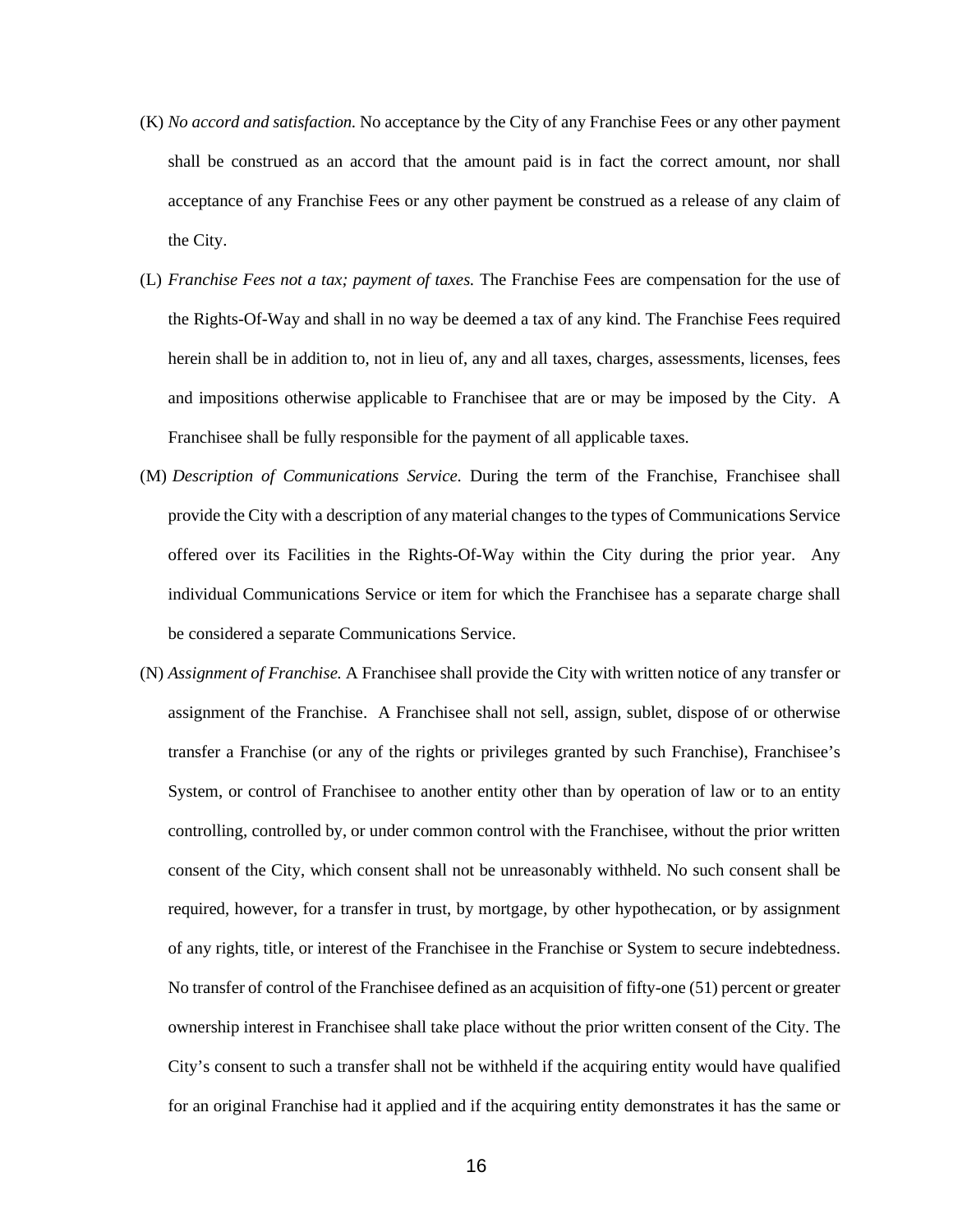equivalent insurance coverage and bonds in place as was required of the original Franchisee. Nothing in any approval by the City of any transfer pursuant to this section shall be construed to waive, release or delegate any rights or powers of the City to hold the original Franchisee liable for any violation of its Franchise.

- (O) *Forfeiture of Franchise and privilege.* In case of failure on the part of a Franchisee, its successors and assigns, to comply with any of the material provisions of this chapter or its Franchise, or if the Franchisee, its successors and assigns, should do or cause to be done any material act or thing prohibited by or in material violation of this chapter or the terms of its Franchise, the Franchisee, its successors and assigns, shall forfeit all rights and privileges permitted by this chapter and its Franchise, and all rights hereunder shall cease, terminate and become null and void, provided that said forfeiture shall not take effect until the City shall carry out the proceedings specified in §  $10(B)$ .
- (P) *Security for payment of fees.* Every Franchisee shall provide to the City an irrevocable letter of credit or deposit of cash in the amount of twenty-five thousand dollars (\$25,000.00) or one half  $(1/2)$  of the annual Franchise Fees owed, whichever is less, to secure the payment of the Franchise Fees for the first two (2) years in which the Franchisee is subject to a Franchise Fees. If, thereafter, there has been no default in paying the Franchise Fees nor any late payment of the Franchise Fees, the letter of credit shall be released or cash deposit returned.

## **§ 3 RIGHTS-OF-WAY MANAGEMENT AND FACILITIES REQUIREMENTS.**

- (A) *Encroachment permit.* A Franchisee shall be subject to and comply with Chapter 32, Article IV Georgetown Code of Ordinances (Sec. 32-74 through 32-88) and any additional or supplementary terms and conditions of any encroachment on Rights-Of-Way permit, as may be amended from time to time, subject to  $\S1(D)$ .
- (B) *Removal of Facilities.* Upon expiration of a Franchise, whether by lapse of time, by agreement between the Franchisee and the City, or by forfeiture thereof, the Franchisee shall remove, at its sole cost, from the Rights-Of-Way any and all of its Facilities that are the subject of such Franchise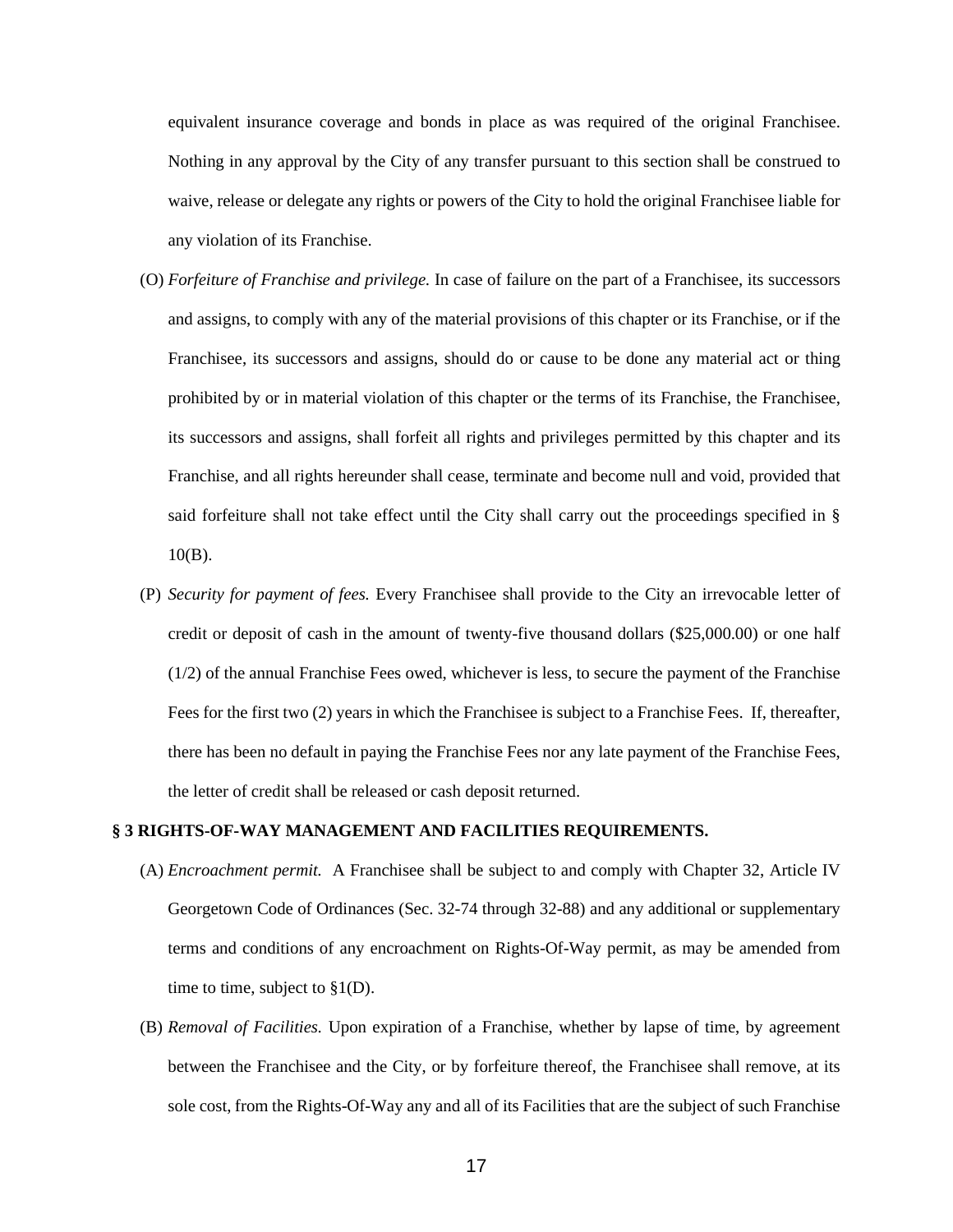within a reasonable time after such expiration, not to exceed ninety (90) days, and, it shall be the duty of the Franchisee immediately upon such removal to restore the Rights-Of-Way from which the Facilities are removed to as good condition as the same were before the removal was effected and as required by the City. Notwithstanding the foregoing, the City may allow Facilities to be left in place when the City determines in its sole discretion that it is not practical or desirable to require removal. Said removal shall be in compliance with Chapter 32, Article IV Georgetown Code of Ordinances (Sec. 32-74 through 32-88) and any additional or supplementary terms and conditions of any removal, as may be amended from time to time, subject to §1(D).

- (C) *Relocation of Facilities.* Whenever the City shall, in its exercise of the public interest, request that the Franchisee relocate or reinstall any of its Facilities, the Franchisee shall, upon ten (10) days' written notice, remove, relocate, or reinstall any such Facilities as may be reasonably necessary to meet the request. The cost of such relocation, removal, or reinstallation of the Facilities shall be the exclusive obligation of the Franchisee. Upon request of any other Person requesting relocation of Facilities and holding a validly issued building or moving permit of the City, a Franchisee shall, within ten (10) days, temporarily raise, lower, or relocate its wires or other Facilities as may be required for the Person to exercise the rights under the permit; however, the Franchisee may require such permit holder to make payment to Franchisee in advance for any expenses incurred by the Franchisee to temporarily move its Facilities pursuant to such Person's request. To the extent that any utility or other Right-of-Way occupant is required to remove or relocate its Facilities as part of the same of related Right-of-Way alteration, route or location change affecting Franchisee, Franchisee shall not be treated in a discriminatory manner relative to such utilities. Franchisee shall receive no less advance notice and shall be provided the same right to reimbursement for removing or relocating its Facilities as any utility receives from the City.
- (D) *Franchisee responsible for costs.* A Franchisee shall be responsible for all reasonable costs incurred by the City that are directly associated with the Franchisee's erecting, installing, maintaining, operating, repairing, replacing, removing or restoring its Facilities in the Rights-Of-Way. A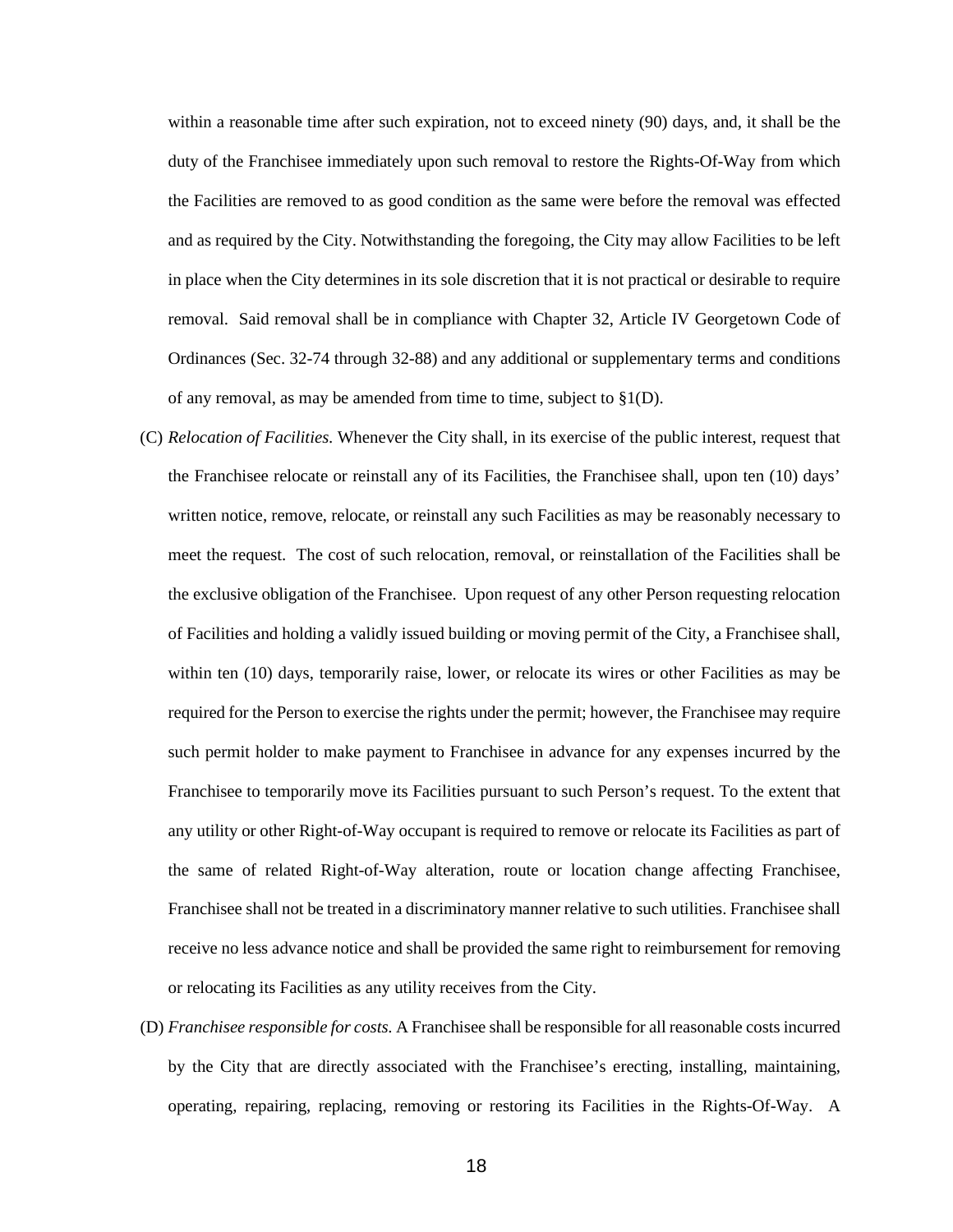Franchisee shall be responsible for its own costs incurred in removing or relocating its Facilities when required by the City due to the City requirements relating to maintenance and use of the Rights-Of-Way for the City purposes.

- (E) *Insurance and Bonds.* During the term of any Franchise, a Franchisee shall obtain and maintain at its sole expense all insurance and bonds required by this chapter. It is expressly understood that the City does not in any way represent that the specified limits of liability or coverage or policy forms are sufficient or adequate to protect the interest or liabilities of Franchisee.
	- (1) Franchisee shall file with the City a Franchise bond in the amount of fifty thousand dollars (\$50,000.00), which shall be required to be in place for the entire term of the Franchise. Additionally, a Franchisee seeking to construct or install a System in the City shall file with the City a performance bond in an amount to be determined by the City, provided that said amount shall not exceed the actual cost of the construction project. In no event shall the amount of the performance bond required by the City exceed the reasonable costs of repairing the Rights-Of-Way in the event of non-performance by the Franchisee. The performance bond shall provide for the faithful performance of construction and installation of Franchisee's System. Two (2) years after demonstration of the completion of the construction of the System by Franchisee to the City, the City shall release the performance bond.
	- (2) The performance bond shall indemnify the City, in its own right and as trustee, from any damages or losses arising out of the failure of Franchisee to faithfully perform and satisfactorily complete construction of the System in accordance with this chapter.
	- (3) The failure of Franchisee to comply with its obligations under this chapter or the Franchise, as determined by the City, shall entitle the City to draw against either or both of Franchisee's performance and Franchise bonds, subject to §10(b).
	- (4) The rights reserved to the City with respect to the performance and Franchise bonds required hereunder are in addition to all other rights of the City, whether reserved by this chapter or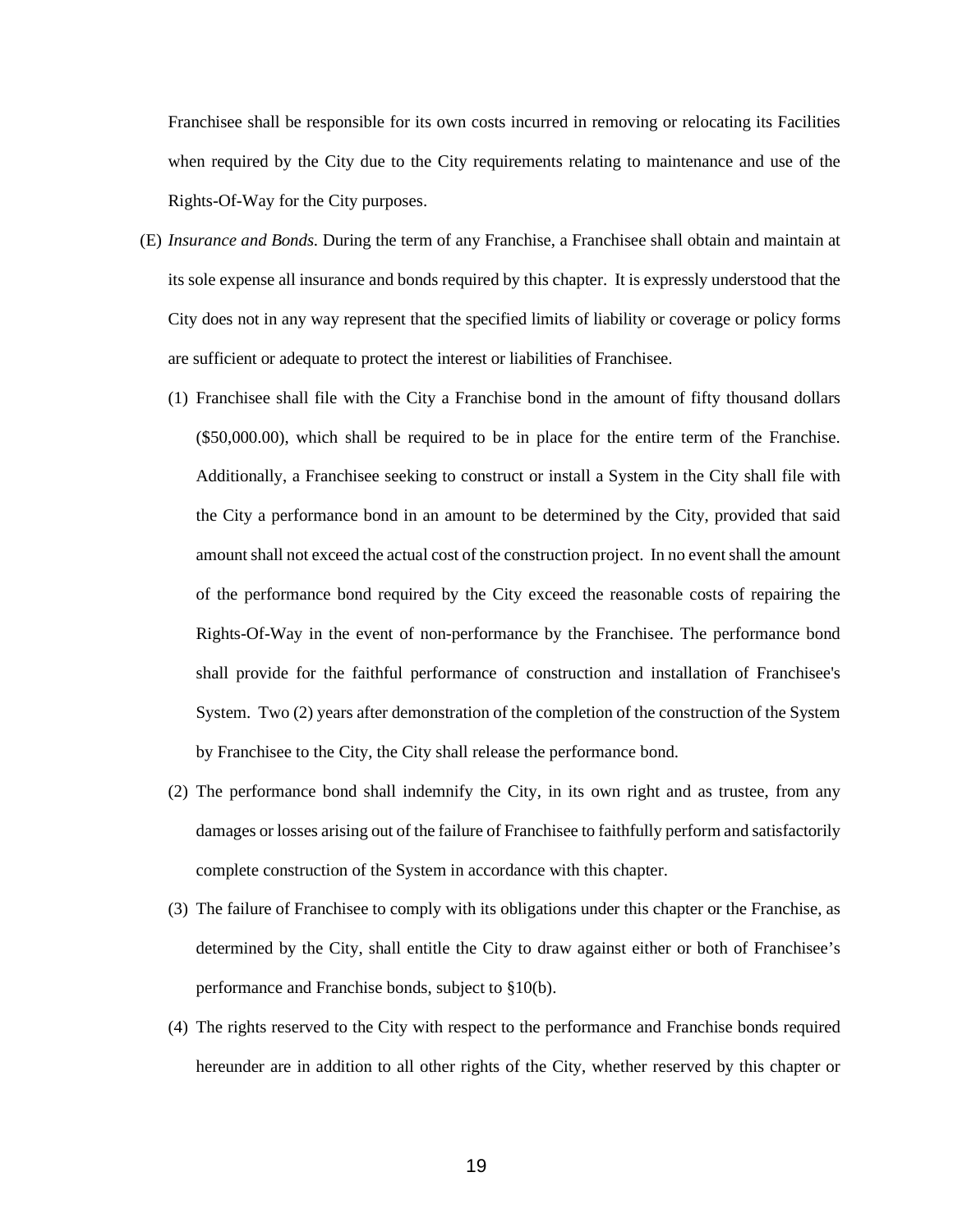authorized by law, and no action, proceeding or exercise of a right with respect to such performance or Franchise bonds shall affect any other rights the City may have.

(5) Unless otherwise released by the City, the performance or Franchise bonds required hereunder shall not expire or be materially altered without thirty (30) days' written notice and without securing and delivering to the City a substitute, renewal and replacement bond in conformance with this chapter. In the event the City does draw monies against the performance bond required hereunder, within ten (10) days thereafter, Franchisee shall pay such funds to the bonding company as necessary to bring said performance and/or Franchise bonds back to the applicable principal, where it shall continue to be maintained. The performance and Franchise bonds required hereunder shall contain the following endorsements:

"It is hereby understood and agreed that this bond may not be reduced, altered or canceled by Franchisee or Surety without thirty (30) days' written notice, by certified mail, to the City of Georgetown. Such termination or cancellation shall have no effect on any liability incurred or accrued under this bond prior to the effective date of such termination or cancellation."

- (6) Immediately upon the effective date of the ordinance granting a Franchise under this chapter, Franchisee shall file with the City the following proof of liability insurance issued by a company(ies) authorized to do business in the Commonwealth of Kentucky with an AM Best Rating of "A minus" (A-) or better:
	- a. General Liability Insurance, via an occurrence form, covering bodily injury, including death, personal injury and property damage, and including completed operations, contractual liability, independent contractors' protective liability and personal injury liability protection. The minimum acceptable limit of liability amount is three million dollars (\$3,000,000.00) per occurrence and aggregate under a combined single limit. This policy must include the City, including its Mayor and City Council members officials, boards, members, agents, and employees, as additional insureds as respects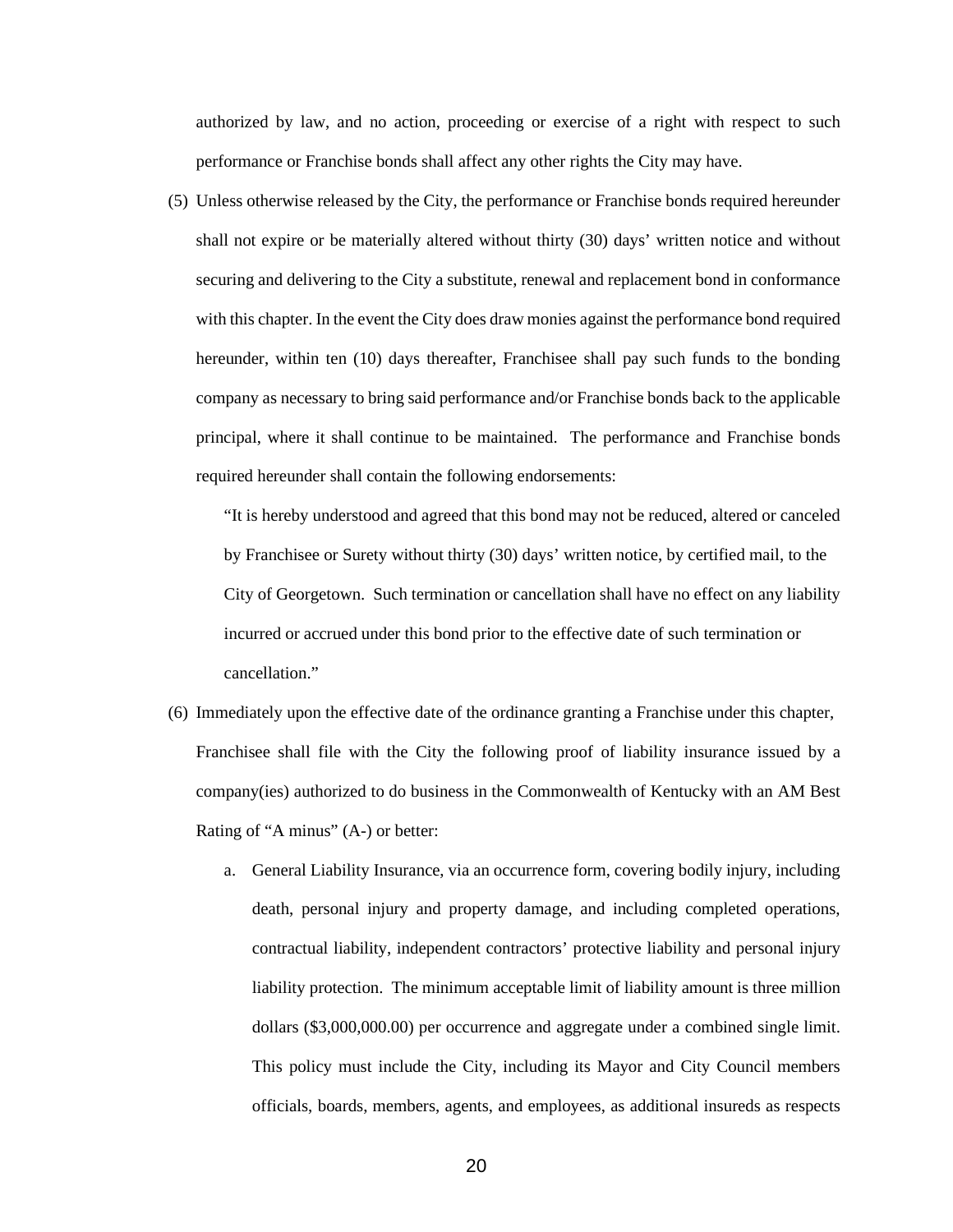all operations of the insured Franchisee. The City reserves the right to make reasonable increases in the required amount of insurance coverage herein at any time, subject to  $\S5(A)(2)$  of this chapter. Nothing herein is intended as a limitation on the extent of any legal liability of the Franchisee.

- b. Automobile Liability, insuring all owned, non-owned and hired motor vehicles of Franchisee. The minimum coverage liability limit shall be one million dollars (\$1,000,000.00) combined single limit for any one (1) accident. The limit of liability may be subject to increase according to any applicable State or federal transportation regulations.
- c. Workers' Compensation (if applicable), insuring the employers' obligations under Kentucky Revised Statutes Chapter 342 at statutory limits.
- (7) Franchisee shall maintain on file with the City a certificate of insurance certifying the coverage required under this chapter, which certificate shall be subject to the approval of the City as to the adequacy of the certificate and of the insurance certified under the requirements of this chapter. Such certificate shall be identified on its face by the name of Franchisee, and shall be submitted to the City, in accordance with the terms and conditions of this chapter. Failure to maintain adequate insurance as required under this chapter shall be deemed a breach of the Franchise, subject to the notice and cure provisions in § 10(B).
- (8) The City reserves the right to make reasonable increases in the amount of insurance coverage referred to in this section at any time, subject to  $\S5(A)(2)$  of this chapter.
- (9) The following clause shall be added to Franchisee's Commercial General Liability Policies: "The City of Georgetown, its elected and appointed officials, employees, agents and successors are added as an "additional insured" as respects operations of the Named Insured performed relative to the Franchise."
- (F) *Permits.* Prior to performing any construction or installation work in the public Rights-Of-Way, Franchisee shall apply to the City for any necessary permit(s) and shall include descriptive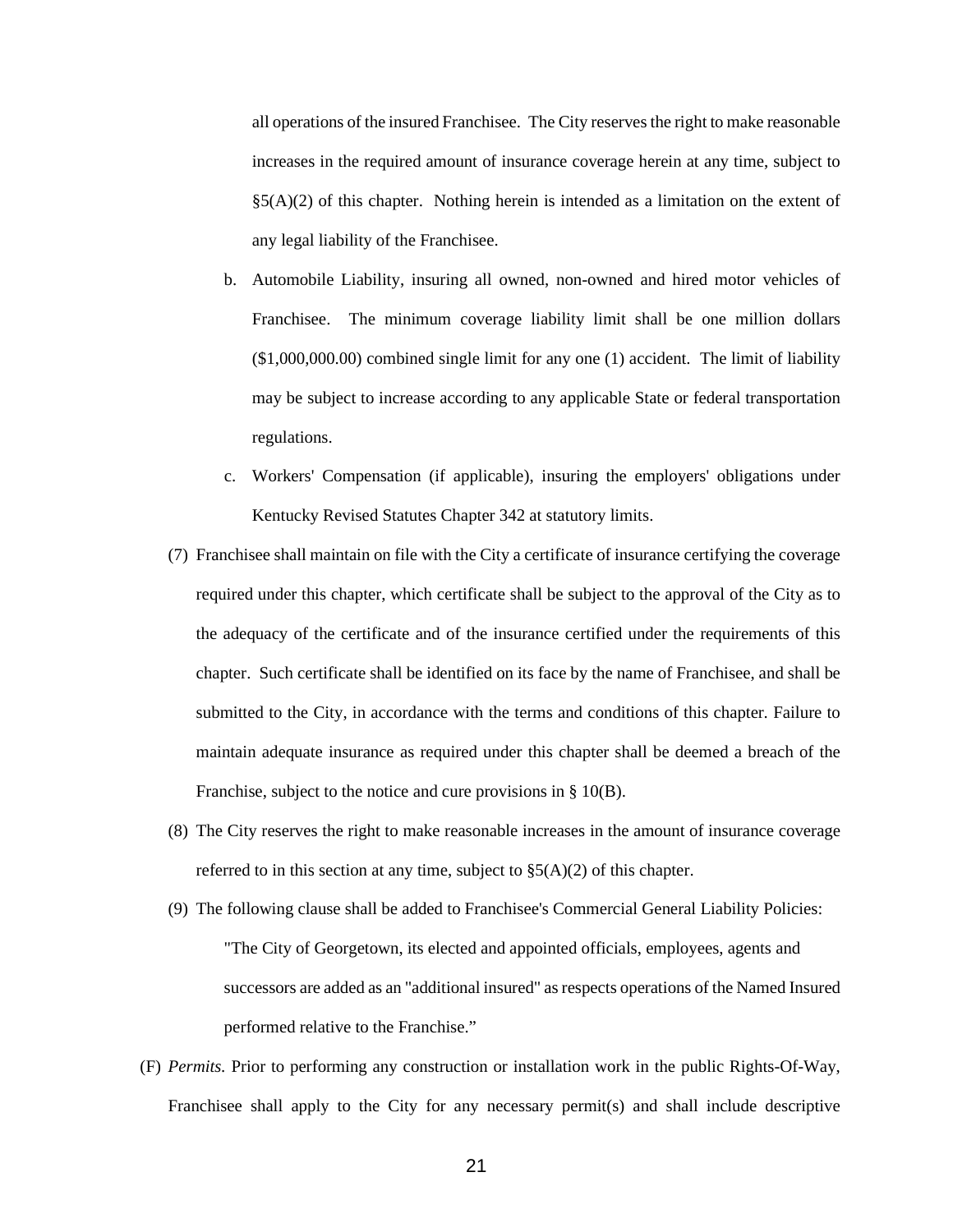information about the specific location of any lines, Facilities, boxes, or related equipment. All terms and conditions of the permit application shall apply and be adhered to. In the case of emergencies, the Franchisee may perform critical work and at its earliest opportunity seek any required permit(s) and submit any applicable fees.

- (1) Franchisee shall furnish detailed plans of the work to be done within the Rights-Of-Way and provide other such information as required by the City.
- (2) Franchisee shall coordinate any construction work within the Rights-Of-Way with the City and shall begin construction work only after approval by the City, unless work is performed under emergency operations.
- (3) All permits issued by the City shall be available for inspection by City personnel at the indicated work site.
- (G) *Notification.* Franchisee shall notify the City, in writing or by electronic mail or, at least fifteen (15) days prior to non-emergency construction. Such written notification shall contain the location of the construction, the starting date and the estimated completion date.
- (H) *Standards.* Any work required or performed pursuant to this chapter shall be done in accordance with federal, State and local law, and the National Electric Safety Code.
	- (1) In the event that Franchisee leases space on the poles or in the conduits of an electric or other utility, Franchisee shall abide by the construction and other requirements of that utility, and the granting of a Franchise by the City shall not be construed or interpreted in any way to alleviate Franchisee's responsibilities and obligations to a pole or conduit owner on whose poles and/or conduit Franchisee leases space.
	- (2) Franchisee, its contractors, sub-subcontractors and anyone directly or indirectly employed by Franchisee shall conduct such operations so as to promote and preserve the public safety and general welfare of the citizens of the City.
	- (3) All construction, installation or maintenance by Franchisee shall be completed with diligence and with respect to all interests and rights of the public.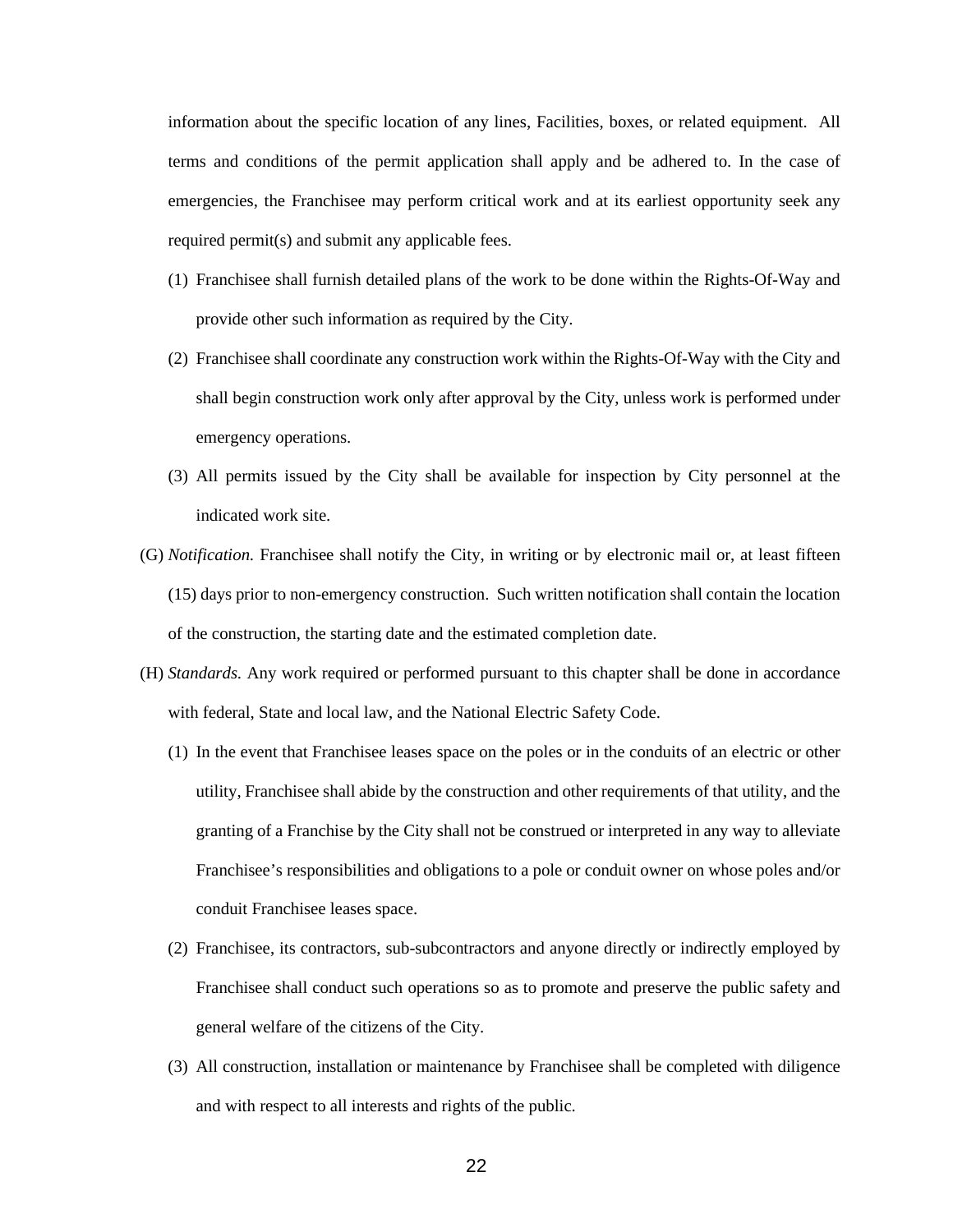- (I) *Traffic.* Franchisee's work in the Rights-Of-Way shall be accomplished with a minimum of disruption and interference to the free flow of vehicular and pedestrian traffic on the Rights-Of-Way or public land.
	- (1) Franchisee shall maintain lanes of vehicular traffic in each direction at all times during construction, installation or maintenance activity.
	- (2) Traffic control devices to protect and control pedestrian and vehicular traffic in any construction, maintenance or installation areas may be prescribed by the City in accordance with the Manual on Uniform Traffic Control Devices or in accordance with the Kentucky Transportation Cabinet traffic control requirements when operating in a State Right-Of-Way.
- (J) *Delay.* Improvements to City Rights-Of-Way conducted by the City or its contractors shall not be delayed by any Franchisee work authorized by this chapter.
- (K) *Special exceptions.* Any special exceptions granted shall be granted in a non-discriminatory manner. The City may grant a special exception to the requirements of this chapter if a Franchisee, upon application, demonstrates with written evidence that:
	- (1) The exception will not create any threat to the public health, safety or welfare;
	- (2) The increased economic burden and the potential adverse impact on Franchisee's construction schedule resulting from the strict enforcement of the requirement would actually or effectively prohibit the ability of Franchisee to provide Communications Service in the City; and
	- (3) The requirement unreasonably discriminates against Franchisee in favor of another comparable Communications Service provider.
- (L) *Inspections.* All construction, installation and operation of Franchisee's System in the Rights-Of-Way are subject to inspection by the City.
- (M) *Repair of sunken pavement over excavation.* In case the pavement or the surface of the Rights-Of-Way over any excavation should become depressed or broken at any time within five (5) years after the excavation has been completed and before resurfacing of the Rights-Of-Way or any intervening excavation by another entity, natural wear of the surface excepted, Franchisee shall, upon written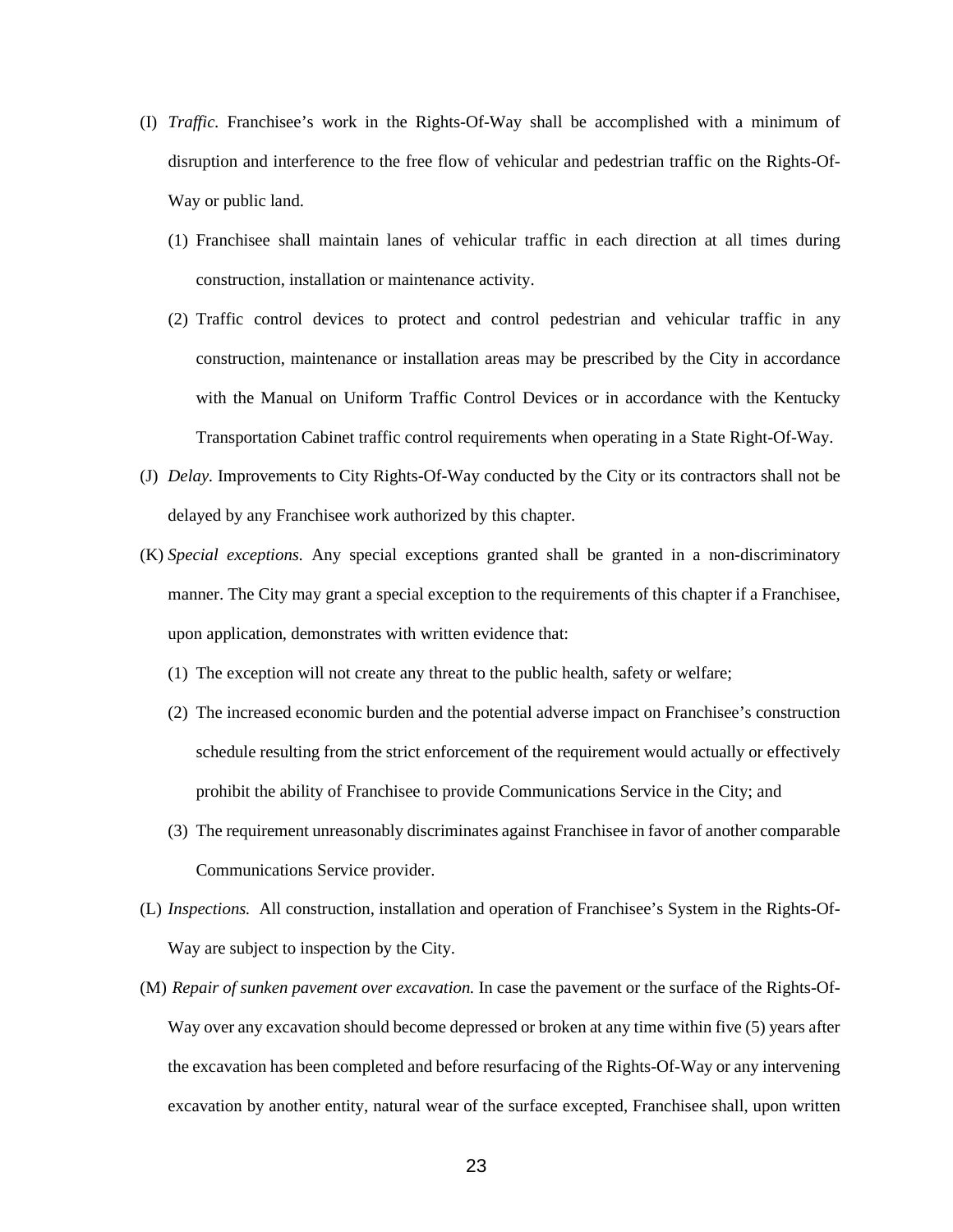notice from the City, immediately proceed to inspect the depressed or broken area over the excavation to ascertain the cause of the failure. Franchisee shall make repairs to the installation or backfill and have the pavement restored, as specified by the City, within such reasonable time period; however, said time period shall not be less than ten (10) calendar days, as may be specified by the City. If the pavement is not restored as specified by the City and within the time period specified by the City, and unless delayed by a strike or conditions beyond Franchisee's control, the City may cause the work to be done after giving Franchisee twenty-four (24) hours' final notice. The cost thereof, including, but not limited to, any inspection costs and administrative overhead incurred by the City, shall be assessed against Franchisee.

- (N) In the event that the use of any part of the System is discontinued for any reason by any Franchisee for a continuous period of twelve (12) months, or in the event such System or Facility has been installed in Rights-Of-Way without complying with requirements of this chapter or the rights granted hereunder have been terminated, cancelled or have expired, the Franchisee shall promptly remove from the Rights-Of-Way all such Facilities of such System, other than any which the City may permit to be abandoned in place. In the event of such removal, the Franchisee shall promptly restore the Rights-Of-Way from which such Facilities have been removed to a condition satisfactory to the City. Any Facilities of a Franchisee to be abandoned in place shall be abandoned in such manner as the City may prescribe. Upon a permanent abandonment of the Facilities of a Franchisee in place, the Franchisee shall submit to the City an instrument to be approved by the City, transferring to the City the ownership of such Facilities.
- (O) During any phase of construction, installation, maintenance or repair of the System, the Franchisee shall use materials of good and durable quality. All such work shall be performed in a safe, thorough and reliable manner and in compliance with City ordinances and regulations, as amended.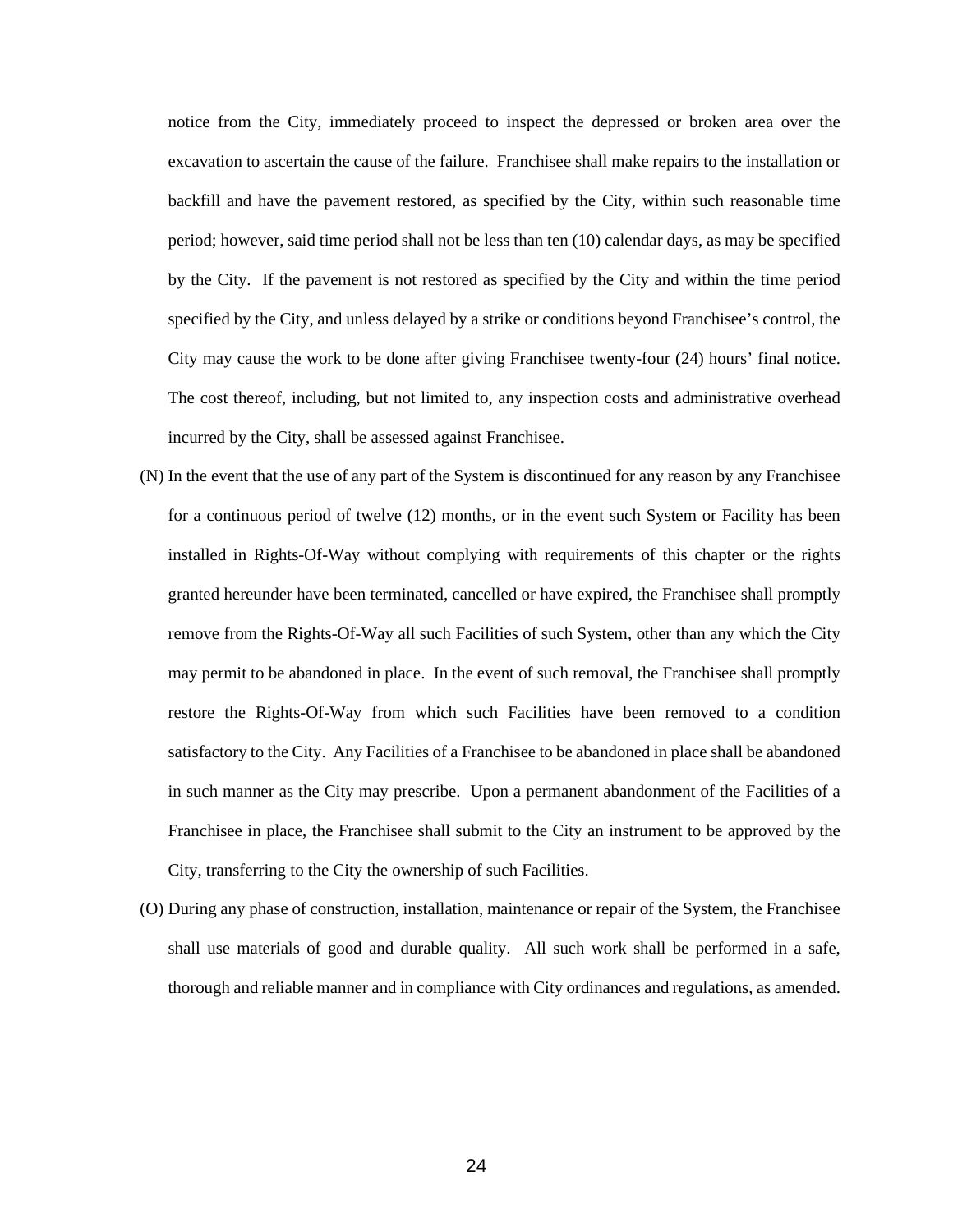#### **§ 4 MISCELLANEOUS.**

- (A) *Administration of Franchise.* The City shall be responsible for the continued administration of this chapter and any Franchises granted hereunder.
- (B) *Non-enforcement by the City.* A Franchisee shall not be relieved of its obligation to comply with any of the provisions of this chapter or its applicable Franchise by reason of any failure of the City to enforce prompt compliance.
- (C) *Publication of Notices.* A Franchisee shall be responsible for all costs of publication that may be required with respect to its Franchise or any amendments or renewals thereto.
- (D) *Severability.* If any material provision of this chapter or of any Franchise granted pursuant to this chapter is held by a court or other competent governmental authority of competent jurisdiction to be invalid or unlawful as conflicting with applicable laws now or hereafter in effect, or is held by a court or competent governmental authority to be modified in any way in order to conform to the requirements of any such applicable laws, such provision shall be considered a separate, distinct, and independent part of this chapter or the Franchise, and, to the extent possible, such holding shall not affect the validity and enforceability of all other provisions herein or therein.

#### **§ 5 TRANSITIONAL PROVISIONS.**

- (A) *Existing Franchises.* Franchises previously granted shall be deemed to continue through their current expiration date.
- (B) Further amendments of the chapter shall be deemed accepted by a Franchisee unless, within sixty (60) days of any further amendments, a Franchisee indicates in writing it does not accept the amendments as part of its Franchise. Upon such notice of non-acceptance, said Franchisee and the City may renegotiate or terminate the Franchisee's Franchise pursuant to all local, State and federal law.
- (C) The Franchise shall contain such further conditions or provisions as may be negotiated between the City and the Franchisee. In the case of such conflict or ambiguity between any terms or provisions of the Franchise and this chapter, the words of the Franchise shall be deemed to control.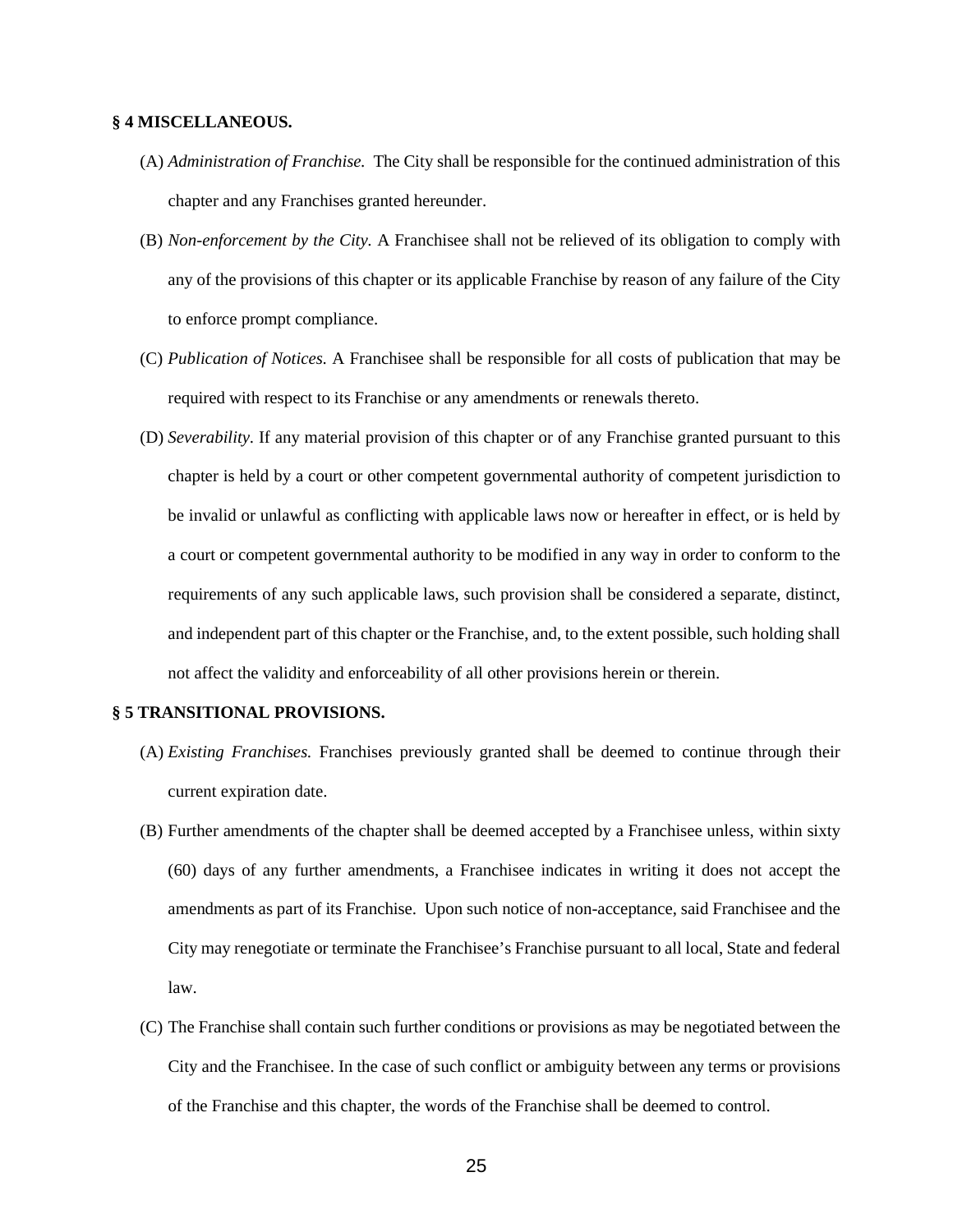(D) *Transitional provisions to be narrowly interpreted.* It is the intent of the City to apply the provisions of this chapter to all owners or operators of Communications Systems with Facilities, including local exchange carriers, that now occupy or may in the future occupy Rights-Of-Way, except to the extent federal or State law prevents the City from doing so.

#### **§ 6 FRANCHISEES PROVIDING COMMUNICATIONS SERVICE TO CUSTOMERS.**

- All Franchisees providing Communications Service to Customers shall, to the greatest extent applicable:
	- (A) At all times comply, at a minimum, with the FCC requirements for Emergency Alert Systems that are specifically applicable to their Communications Services.
	- (B) Provide to every Customer access to Public, Educational and Government Access channels that are available on the City's website, not to exceed two (2), at no cost to the City. Additional channels may be negotiated, with both parties' consent, in the Franchise agreement.
	- (C) Maintain a publicly listed telephone number.
	- (D) Employ an operator or maintain a telephone answering device twenty-four (24) hours per day, each day of the year, to receive Customer complaints.
	- (E) Upon Customer's termination of the Communications Services, permit Customers to return any equipment that Franchisee requires to be returned upon such termination at Franchisee's expense and advise Customers of this option when Customers inquire about returning equipment. These expenses do not include the cost for use of the equipment before termination of the Communications Services.
	- (F) Indemnify the City, pursuant to §1(F), against any alleged infringement of patent or copyright or any other legal infringement in the transmission of materials through the System, except to the extent any infringement arises from or is caused by the City's or another Person's use of the System, including for any Public, Educational, and Government Access channels. Nothing herein is intended as a limitation on the extent of any legal liability of the Franchisee.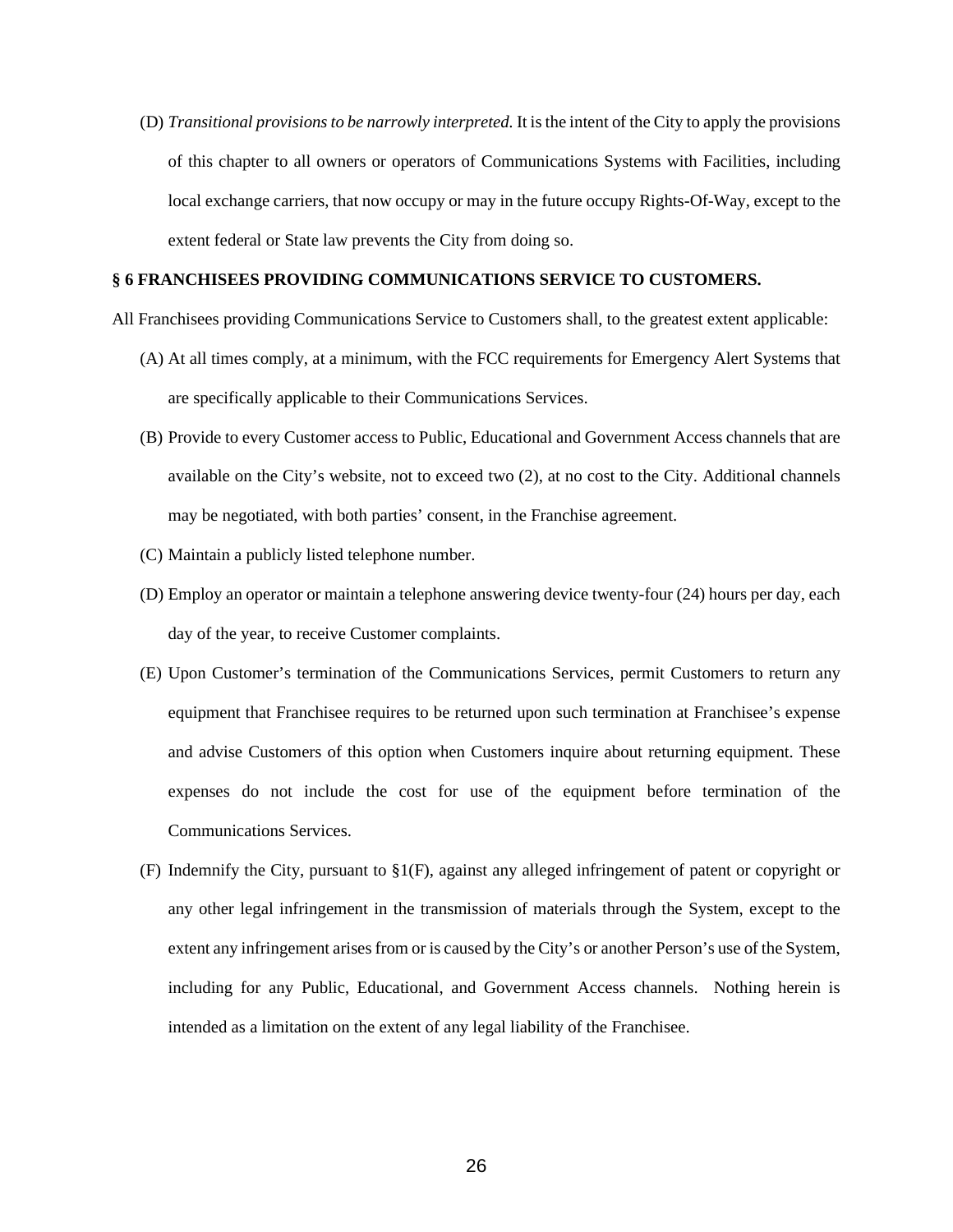#### **§ 7 PRIVATE COMMUNICATIONS FACILITIES.**

- (A) *Application for license.* A Person wishing to erect, install, maintain, operate, repair, replace, remove or restore a Private Communications System in the Rights-Of-Way must obtain a license therefor from the City. Such license shall only authorize placement of the Private Communications System in a specific portion of the Rights-Of-Way for a limited period of time and for a specific purpose in connection with the Person's business and shall not permit the use of the Private Communications System to provide Communications Service to any other Customer or Person in the City. Such Person shall submit an application to the City on such form as may be developed by the City, accompanied by such application fee as may be determined by the City.
- (B) *Conditions of license.* Any license shall be subject to such conditions as the City may from time to time establish, shall be expressly subordinate to the use of the Rights-Of-Way by the City and Franchisees and shall otherwise conform to the requirements of this chapter.
- (C) *Compensation.* A Private Communications System Owner shall pay a fee established by the City from time to time to reflect the cost to the City for management of the Rights-Of-Way used.

#### **§ 8 LIABILITIES AND PENALTIES.**

Except as expressly stated in this chapter, the express or implied repeal or amendment by this chapter of any ordinance or part thereof shall not affect any liabilities accrued, penalties incurred or proceedings begun prior to the effective date of this chapter. Those liabilities and penalties are continued, and penalties shall be imposed and enforced under the repealed or amended ordinance as if this chapter had not been adopted.

#### **§ 9 REMEDIES NOT EXCLUSIVE.**

The rights and remedies of the City and the Franchisee, as set forth in their Franchise or in this chapter, shall be in addition to, and not in limitation of, any other rights and remedies provided by law or in equity.

## **§ 10 REVIEW, TERMINATION AND CANCELLATION.**

(A) To provide for technological changes in the state of the art of Communications Services, to facilitate renewal procedures, and to achieve continuing, advanced, modern Systems for the City, a Franchisee shall comply with the following review provisions: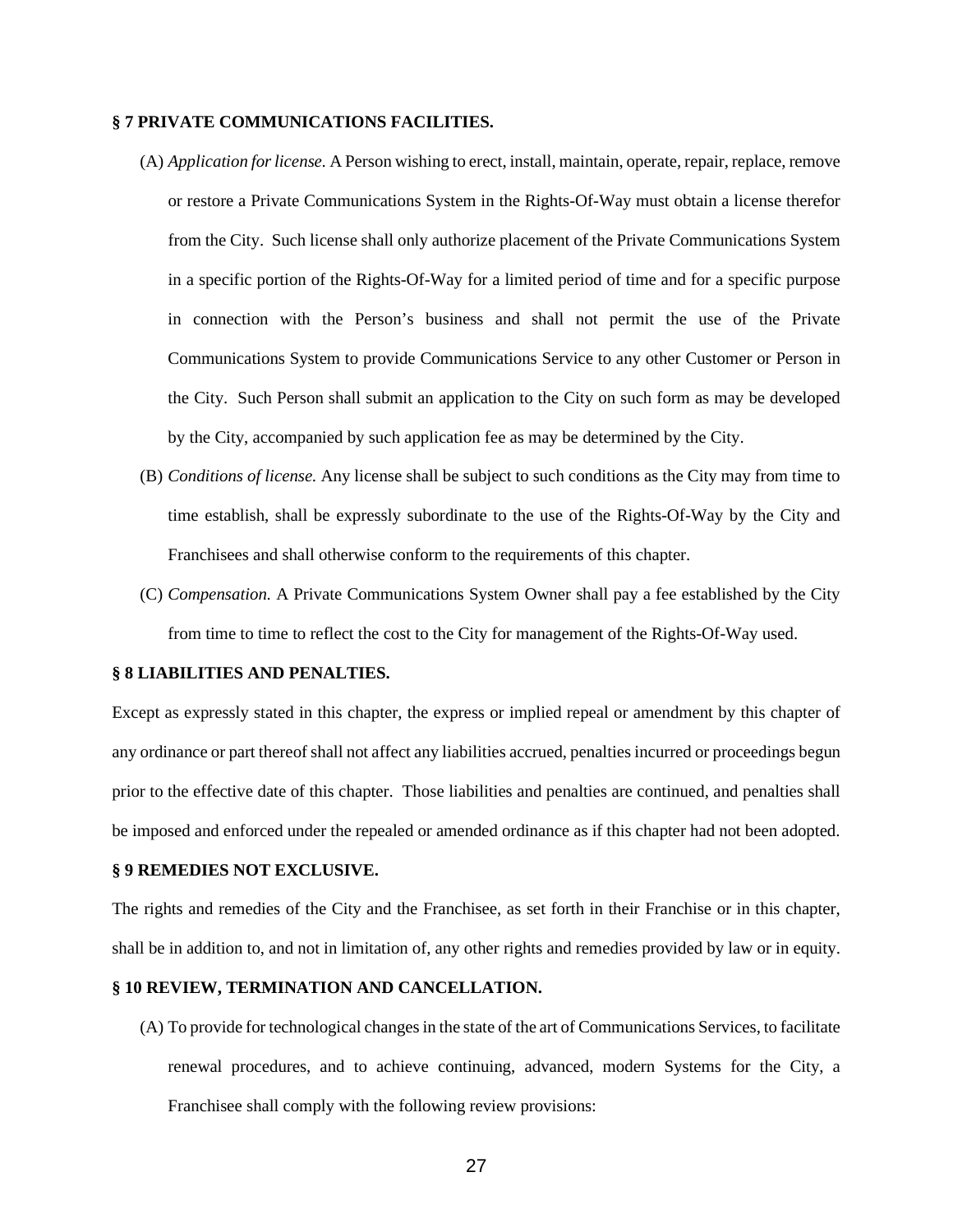- (1) The City may hold review sessions which shall be open to the public, and notice shall be given by advertisement in a newspaper of general circulation at least one (1) week before each session.
- (2) Either the City or the Franchisee may select additional topics for discussion at any regular or special review session.
- (3) Any topic proposed for discussion at any regular or special review session by a resident of the City and supported by a petition bearing the signature of thirty (30) City residents shall be included in the list of topics for discussion.

## (B) *Termination.*

- (1) The City may terminate any Franchise in accordance herewith in the event of the violation of any material provision hereof or of any rule or regulation promulgated pursuant hereto or of any applicable federal, State, or local law or the breach or other failure, refusal or neglect by the Franchisee to perform its obligations under the material terms and conditions of this chapter or of any ordinance or agreement awarding a Franchise in accordance herewith, except when such violation, breach, failure, refusal or neglect is caused by any of the following:
	- a. Act of God;
	- b. Riot, insurrection, civil disturbance, sabotage or vandalism, tampering or interference, act of public enemy, public health emergency, accident, fire, flood, strike, unavailability of materials or equipment, war or act or war, all of which are beyond the control of the Franchisee; or
	- c. An emergency declared by the President of the United States of America, the Governor of the Commonwealth of Kentucky or the Mayor of the City of Georgetown.
- (2) In the event that the City determines that the Franchisee has violated any material provision of this chapter, any rule or regulation promulgated pursuant hereto, any applicable federal, State or local law or any material term of an agreement, Franchise or ordinance awarding a Franchise, the City shall make a written demand on the Franchisee that it comply with the law or said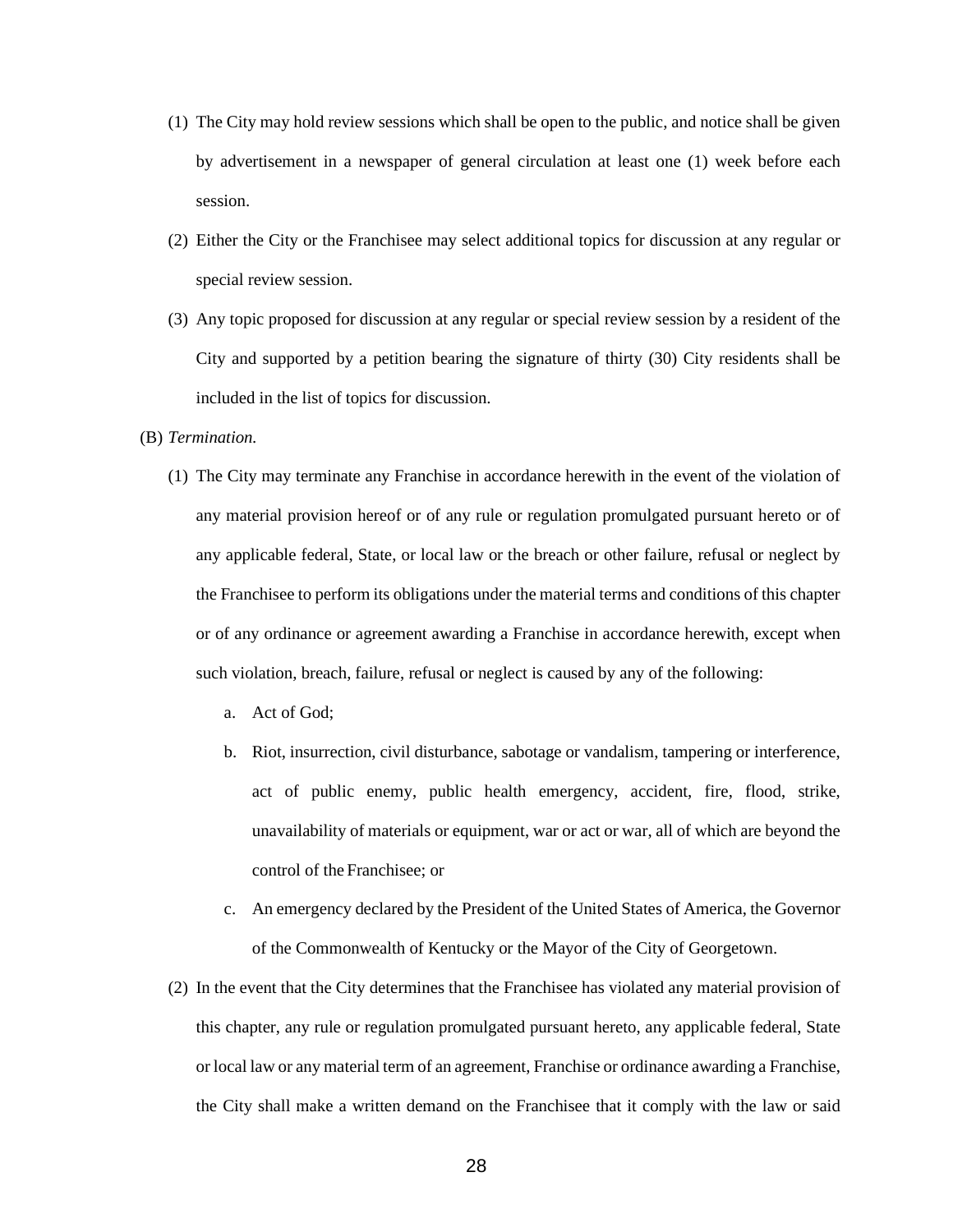agreement, Franchise or ordinance. The written demand shall set forth the exact nature of the noncompliance. The Franchisee shall have sixty (60) days from such notice to either object in writing, state its reasons for such objections and provide any explanation or to cure the alleged noncompliance. If the City has not received a satisfactory response from Franchisee, or the violation, breach, failure, refusal or neglect is not remedied to the satisfaction of the City within sixty (60) days following such demand, the City shall determine whether or not, in its sole discretion, any violation, breach, failure, refusal or neglect by the Franchisee was excusable or inexcusable as provided in § 10(B)(1).

- a. If the City determines such violation, breach, failure, refusal or neglect by the Franchisee was excusable as provided in  $\S 10(B)(1)$ , the City shall direct the Franchisee to correct or remedy the same within such additional time, in such manner and upon such terms and conditions as are just and reasonable and as the City may direct.
- b. If the City determines such violation, breach, failure, refusal or neglect by the Franchisee was inexcusable, then City Council, by ordinance, may seek to terminate the Franchisee's Franchise at a public hearing before the City Council, and the City Council may provide a time period for the Franchisee to become compliant. If the City seeks to terminate Franchisee's Franchise, it shall provide Franchisee with at least twenty (20) days' written notice prior to conducting a hearing. The hearing shall be on the record and transcribed, if Franchisee so elects and at Franchisee's cost, and shall provide Franchisee full due process rights, including the right to state its position on the matter, present evidence, and question witnesses. Franchisee may appeal any decision made by the City after the hearing to an appropriate court*.* Nothing in this chapter, including the provisions set forth in this §10, shall prevent Franchisee from filing, at any time, a legal action in any permissible court or tribunal seeking a declaration or enforcement of Franchisee's rights or obligations under the Franchise,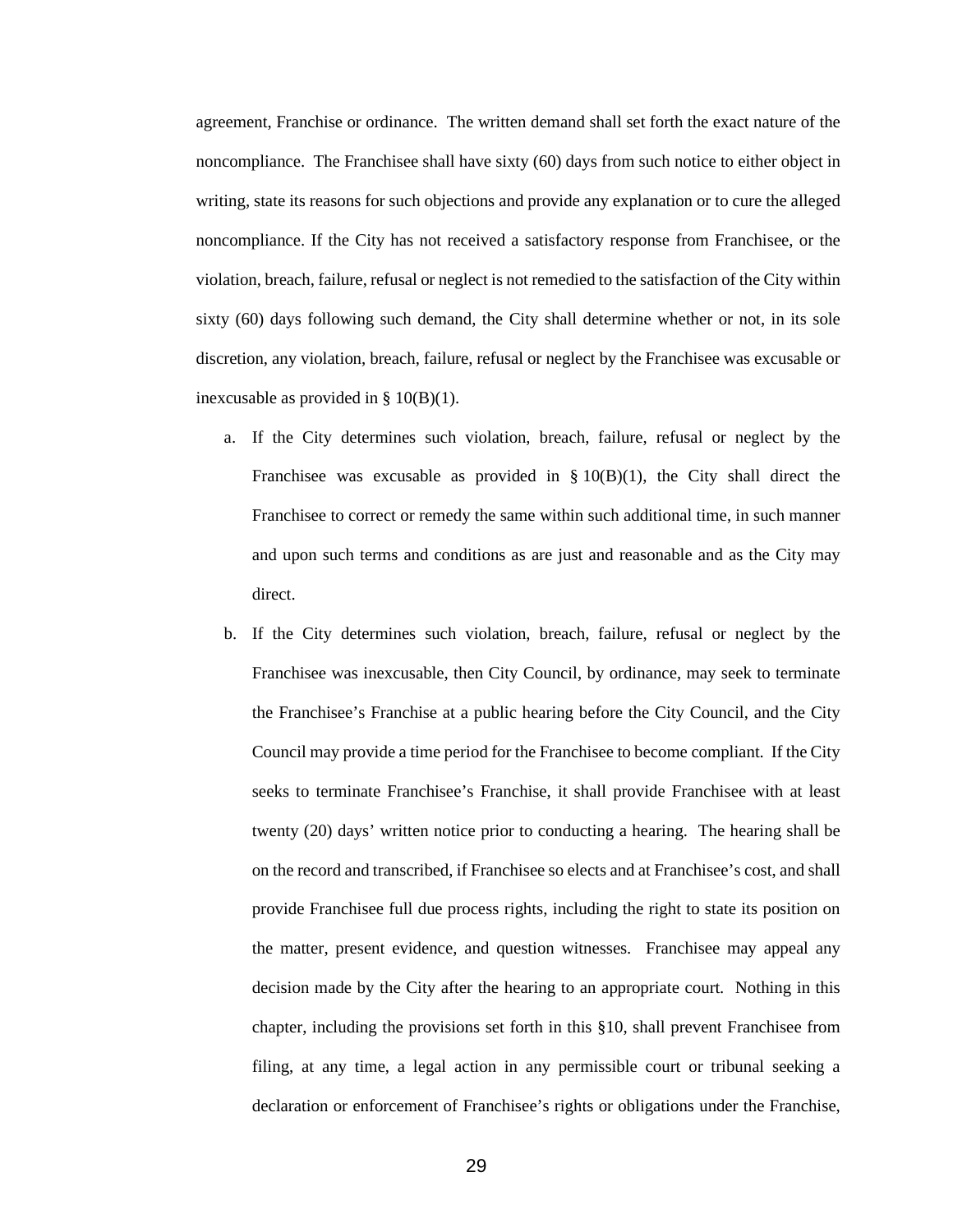this chapter, or applicable law. The Franchisee may continue to operate the System until all avenues and procedures of judicial review have been fully and finally exhausted.

- (3) If the City declares the said agreement or Franchise has been breached pursuant to § 10(B)(2)(b), and the Franchisee either does not challenge the City's decision or City's decision is affirmed in a final, non-appealable court order, the City may pursue any remedies available to it pursuant to this chapter or to the said Franchise or ordinance or any other remedy, legal or equitable, available to the City.
- (C) In the event that the Franchise is terminated, the Franchisee shall follow the procedure in § 3(O).

#### **§ 11 FORECLOSURE-RECEIVERSHIP.**

Upon the foreclosure or other judicial sale of all or a substantial part of the System, or upon the termination of any lease covering all or a substantial part of the System, the Franchisee shall notify the City of such foreclosure. Franchisee's notification shall be treated as a notification that a change in control of the Franchisee has taken place, and the provisions of this chapter governing the consent of the City to such change in control of the Franchisee shall apply.

## **§ 12 REPORTS.**

- (A) Upon the City's written request, the Franchisee shall submit a written report to the City, including, but not limited to, the following information:
	- (1) A summary of the previous year's or, in the case of the initial reporting year, the initial year's activities in development of the System, including, but not limited to, Communications Service begun or discontinued;
	- (2) If the City exercises its constitutional right to collect Franchise Fees, a statement of revenues;
	- (3) A list of officers and members of the Board of Directors of the Franchisee and its parent, subsidiary, or Affiliate corporations, if any.
- (B) It shall be unlawful for the Franchisee to refuse, fail or neglect to file the reports required under this chapter. The refusal, failure, or neglect of the Franchisee to file any of the reports required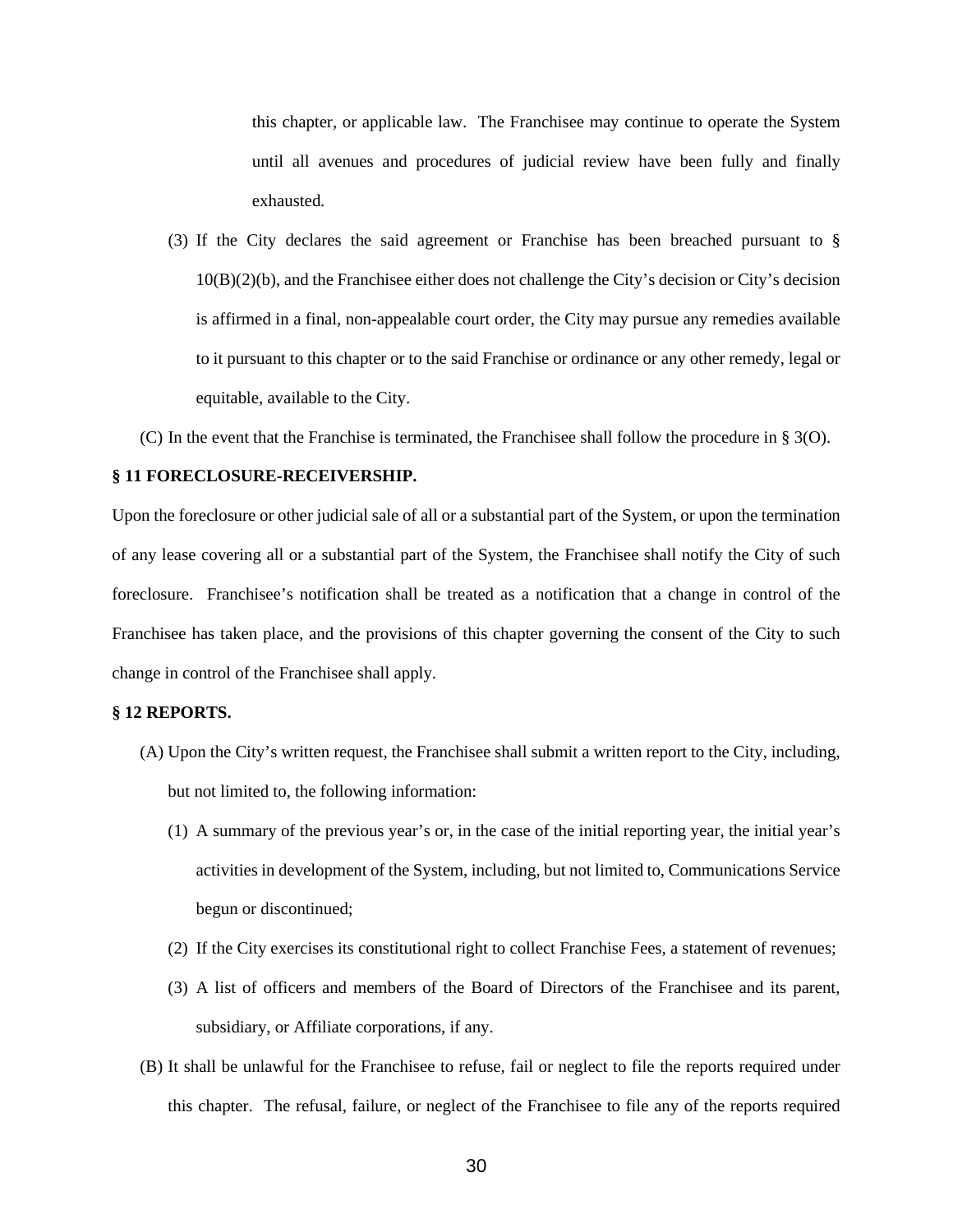under this chapter or as the City may direct, shall be deemed a violation of this chapter and shall subject the Franchisee to the provisions of § 10, shall be deemed a material breach of any agreement or ordinance awarding a Franchise in accordance herewith, and shall subject the Franchisee to all penalties and remedies prescribed therein and to all other remedies, legal or equitable, which are available to the City. Franchisee's delivery of any report requested pursuant to this Section shall cure any prior alleged refusal, failure or neglect to file reports requested and required under this Section.

(C) Any material misrepresentation made knowingly by the Franchisee in any report required under this chapter shall subject the Franchisee to the provisions of § 10 and shall subject the Franchisee to all penalties and remedies prescribed therein and to all other remedies, legal or equitable, which are available to the City.

## **§ 13 BOOKS AND RECORDS OF THE FRANCHISE.**

- (A) The Franchisee shall keep complete and accurate books of account and records of its business and operations in connection with any Franchise granted under this chapter.
- (B) Upon request, the City shall have access to all books of account and records of the Franchisee for the purpose of auditing Franchise Fees payments and of ascertaining the correctness of any and all reports and may examine Franchisee's officers and employees in respect thereto; provided, however, that no audit shall occur more often than once in any given twelve (12) month period of time.
- (C) Any false entry in the books of account or record submitted to the City, or false statements in reports to the City, as to material fact, knowingly made by the Franchisee, shall constitute a breach of a material provision of this chapter and any Franchise agreement or ordinance hereunder, for which the remedies provided in this chapter may be invoked.

#### **§ 14 TIME OF ESSENCE.**

Whenever this chapter, or any ordinance or agreement awarding a Franchise hereunder, shall set forth any time for any act to be performed by or on behalf of a Franchisee, such time shall be deemed of the essence,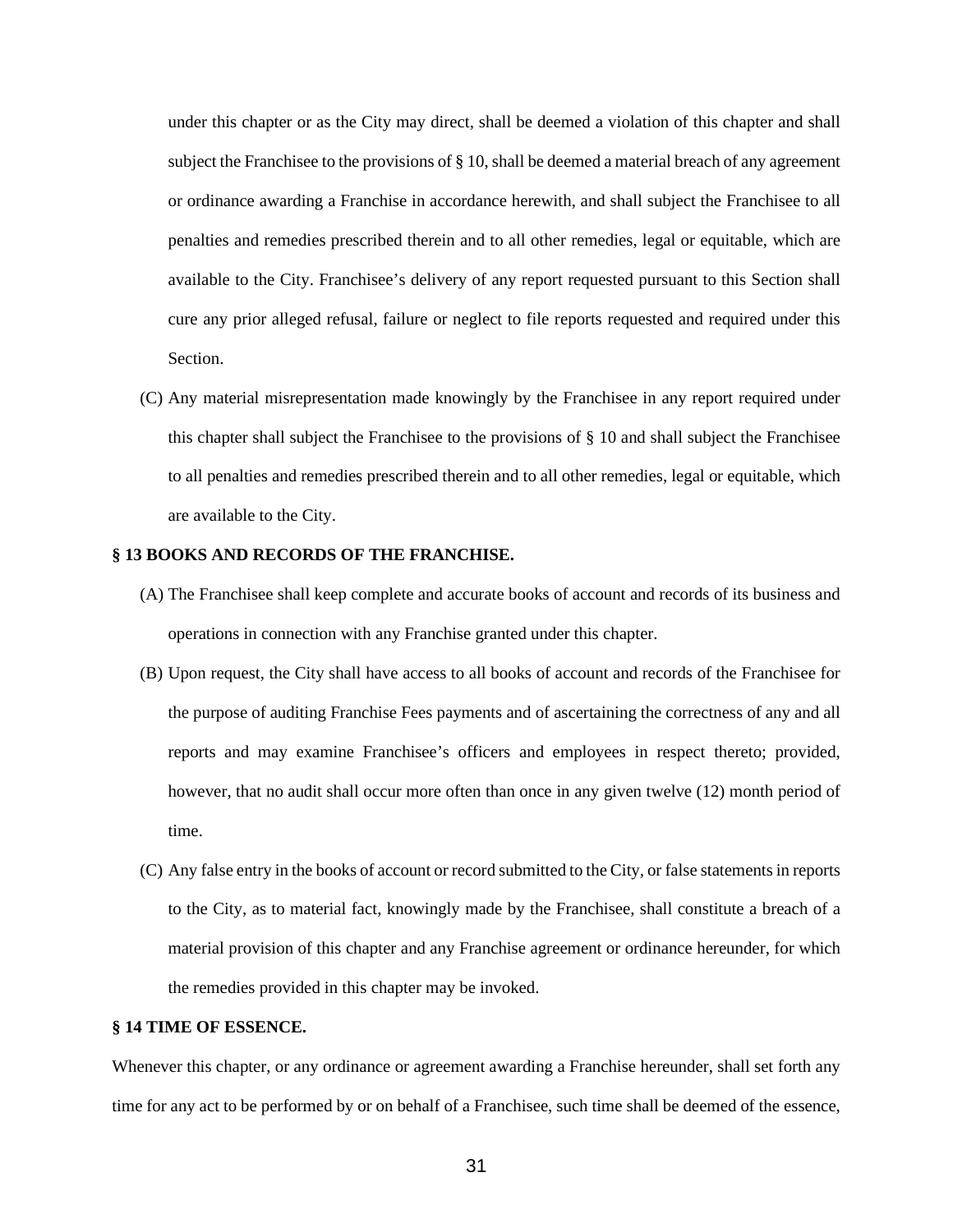and any failure of a Franchisee to perform within the time set forth shall constitute a material breach of the terms of this chapter and shall entitle the City to invoke all penalties and remedies prescribed in this chapter as well as all other legal or equitable remedies available to the City.

## **§ 15 EQUAL EMPLOYMENT OPPORTUNITY.**

- (A) To the extent applicable to a Franchisee, a Franchisee shall comply in all respects with the FCC's regulations governing equal opportunity. Franchisees shall also comply with all other applicable equal opportunity government regulations whether federal, State or local.
- (B) Franchisees shall afford equal opportunity in employment to all qualified Persons, and no Person shall be discriminated against because of race, color, religion, national origin, handicap, sex, or age.

## **§ 16 VIOLATIONS.**

- (A) It shall be unlawful for any Person to establish, operate or carry on the business of distributing to any Persons in the City, any Communications Service by means of a System in the Rights-Of-Way unless a Franchise therefor has first been obtained from the City and unless such Franchise is in full force and effect.
- (B) It shall be unlawful for any Person to own, erect, install, maintain, operate, repair, replace, remove or restore within any public street in the City, equipment or Facilities for distributing to any Persons in the City any Communications Service through a System, unless a Franchise authorizing such use of such Rights-Of-Way has first been obtained from the City and unless such Franchise is in full force and effect.

## **§ 17 ENFORCEMENT AND PENALITIES.**

(A) Violation of any section of this Chapter shall constitute a civil offense which shall be enforced according to the procedures set forth in chapter 2, article VI by the code enforcement board, hearing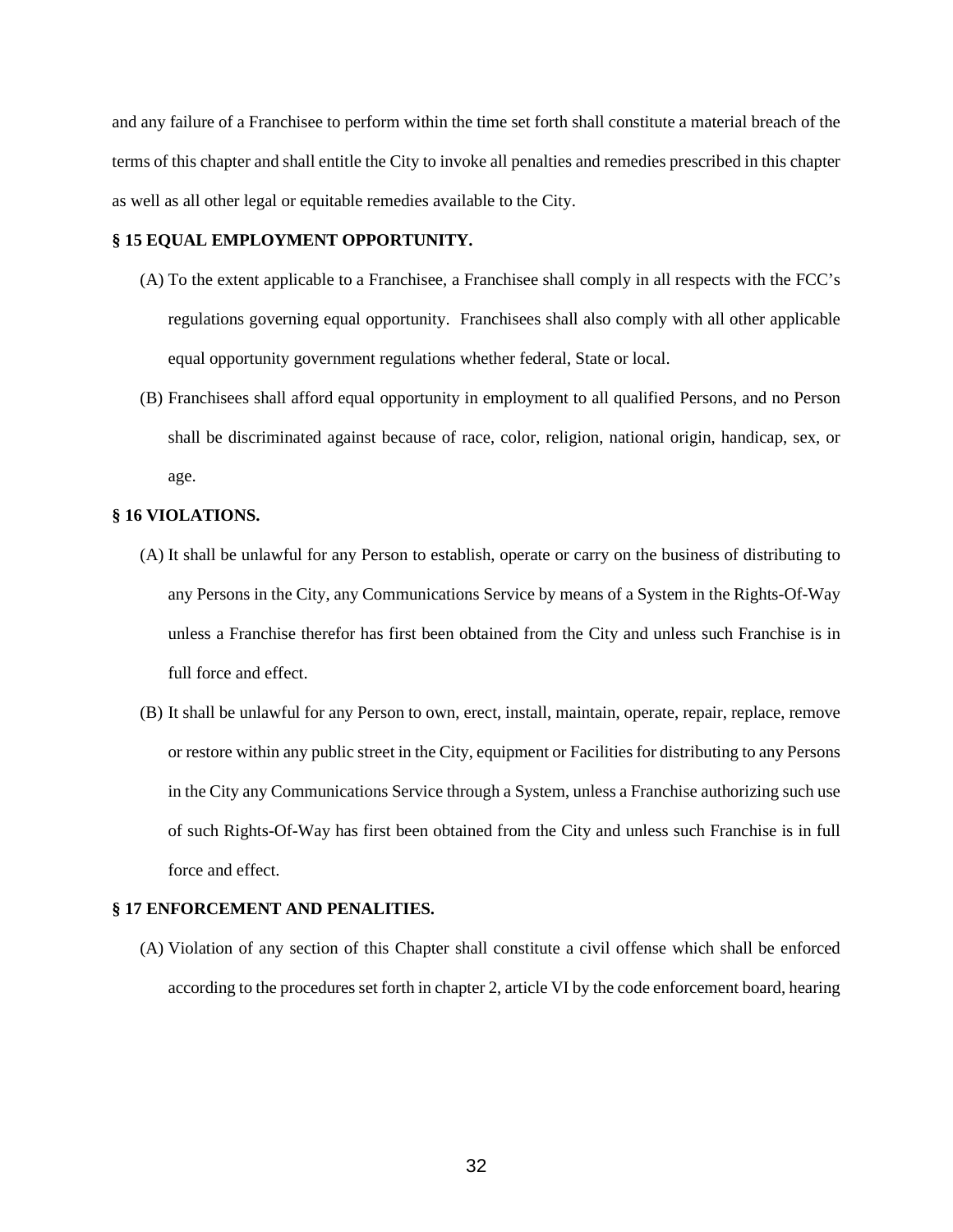officers, code enforcement officers, citation officers and other persons duly authorized to investigate and enforce the violations through investigation, inspection and issuance of citations.

(B) The penalty for violations of this article shall be as set forth in section 2-842. All violations of this Chapter shall be considered Class 2 violations.

## **SECTION TWO**

If any section, subsection, paragraph, sentence, clause, phrase, or a portion of this ordinance is declared illegal or unconstitutional or otherwise invalid, such declaration shall not affect the remaining portions hereof.

## **SECTION THREE**

All ordinances or parts of ordinances in conflict with this Ordinance are hereby repealed.

## **SECTION FOUR**

This Ordinance shall be in full force and effect upon passage and publication.

PUBLICLY INTRODUCED AND READ FIRST TIME: March 8, 2021

PUBLICLY READ SECOND TIME AND PASSED: March 22, 2021

APPROVED:

 $T<sub>12</sub>$  FDT) Tom Prather

Tom Prather, Mayor

Tracie Hoffman

 $ATTEST$ 

Tracie Hoffman (Jun 18, 2021 09:10 EDT)

Tracie Hoffman, City Clerk